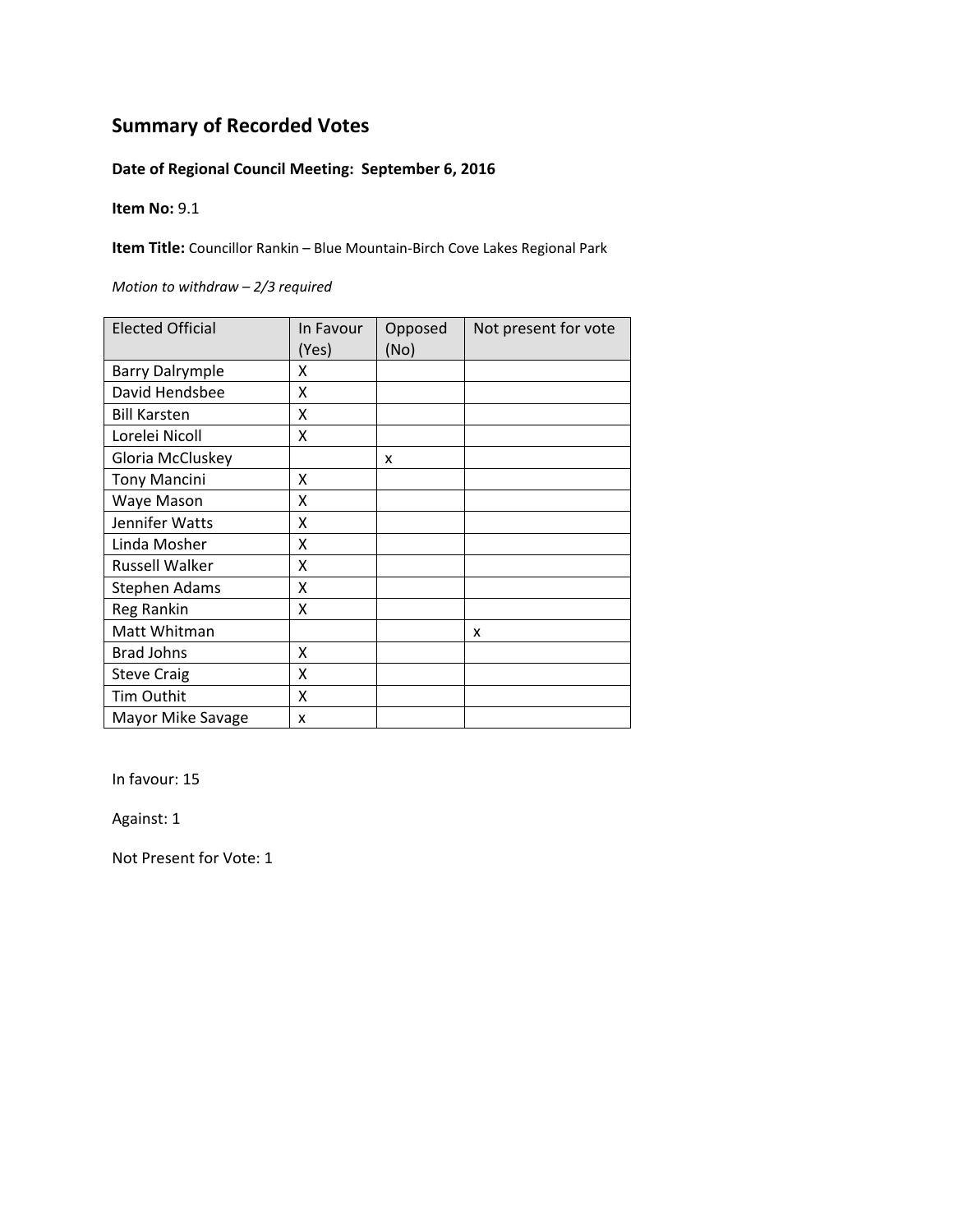## **Date of Regional Council Meeting: September 6, 2016**

**Item No:** 11.1

**Item Title:** By‐law N‐200, Respecting Noise – Exemption Application – King's Orientation Week

| <b>Elected Official</b> | In Favour<br>(Yes) | Opposed<br>(No) | Not present for vote |
|-------------------------|--------------------|-----------------|----------------------|
| <b>Barry Dalrymple</b>  | x                  |                 |                      |
| David Hendsbee          | Χ                  |                 |                      |
| <b>Bill Karsten</b>     | x                  |                 |                      |
| Lorelei Nicoll          | x                  |                 |                      |
| Gloria McCluskey        | x                  |                 |                      |
| <b>Tony Mancini</b>     |                    |                 | X                    |
| Waye Mason              | x                  |                 |                      |
| Jennifer Watts          | x                  |                 |                      |
| Linda Mosher            | x                  |                 |                      |
| Russell Walker          | Χ                  |                 |                      |
| <b>Stephen Adams</b>    | X                  |                 |                      |
| Reg Rankin              |                    |                 | x                    |
| Matt Whitman            |                    |                 | x                    |
| <b>Brad Johns</b>       | X                  |                 |                      |
| <b>Steve Craig</b>      | X                  |                 |                      |
| Tim Outhit              | X                  |                 |                      |
| Mayor Mike Savage       | X                  |                 |                      |

In favour: 14

Against: Nil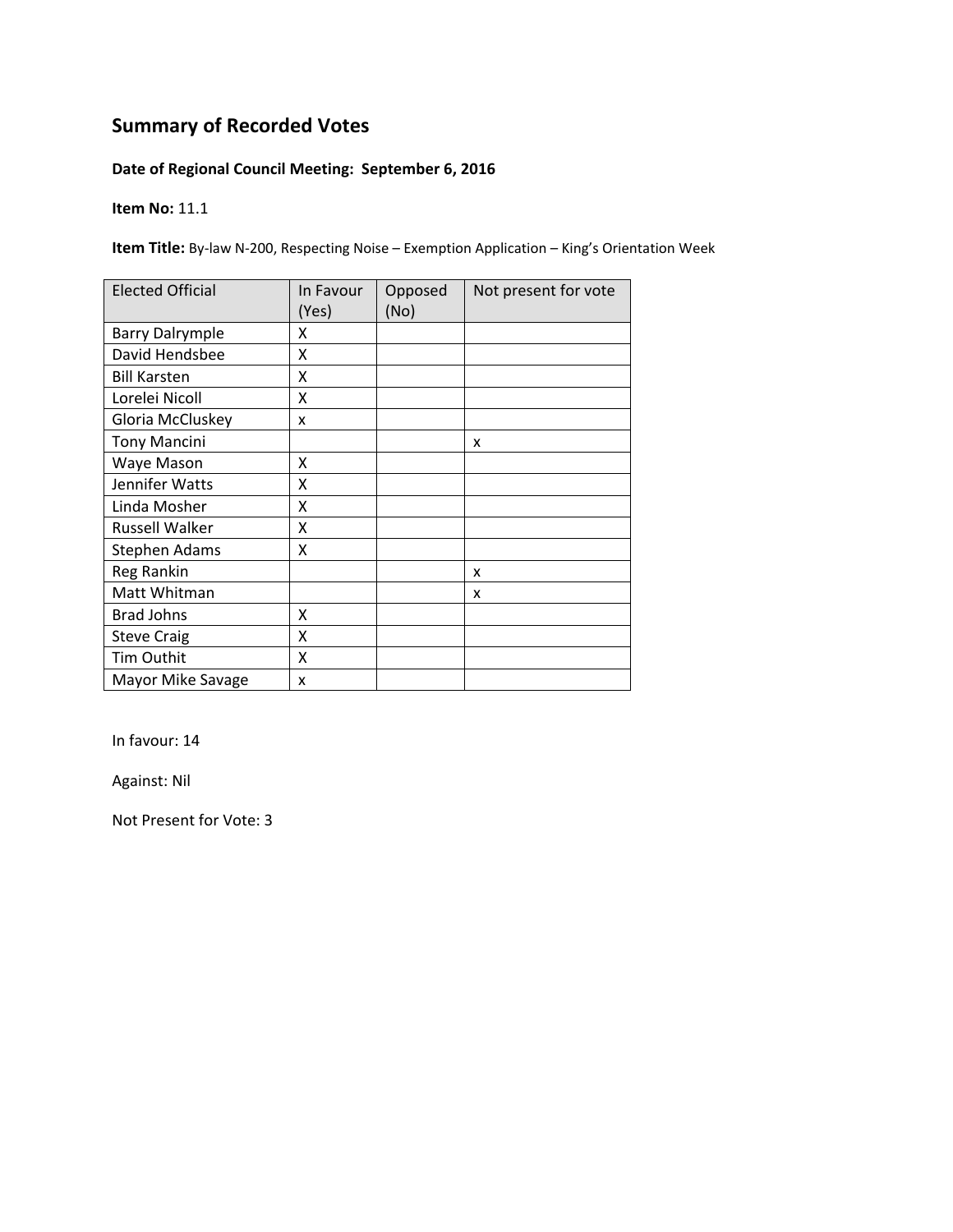## **Date of Regional Council Meeting: September 6, 2016**

**Item No:** 11.2

**Item Title:** By‐law N‐200, Respecting Noise – Exemption Application – Dalhousie Orientation and DALfest

| <b>Elected Official</b> | In Favour<br>(Yes) | Opposed<br>(No) | Not present for vote |
|-------------------------|--------------------|-----------------|----------------------|
| <b>Barry Dalrymple</b>  | x                  |                 |                      |
| David Hendsbee          | X                  |                 |                      |
| <b>Bill Karsten</b>     | x                  |                 |                      |
| Lorelei Nicoll          | Χ                  |                 |                      |
| Gloria McCluskey        | x                  |                 |                      |
| <b>Tony Mancini</b>     |                    |                 | x                    |
| Waye Mason              | X                  |                 |                      |
| Jennifer Watts          | X                  |                 |                      |
| Linda Mosher            | x                  |                 |                      |
| Russell Walker          | X                  |                 |                      |
| <b>Stephen Adams</b>    | x                  |                 |                      |
| Reg Rankin              |                    |                 | x                    |
| Matt Whitman            |                    |                 | x                    |
| <b>Brad Johns</b>       | X                  |                 |                      |
| <b>Steve Craig</b>      | X                  |                 |                      |
| Tim Outhit              | X                  |                 |                      |
| Mayor Mike Savage       | X                  |                 |                      |

In favour: 14

Against: Nil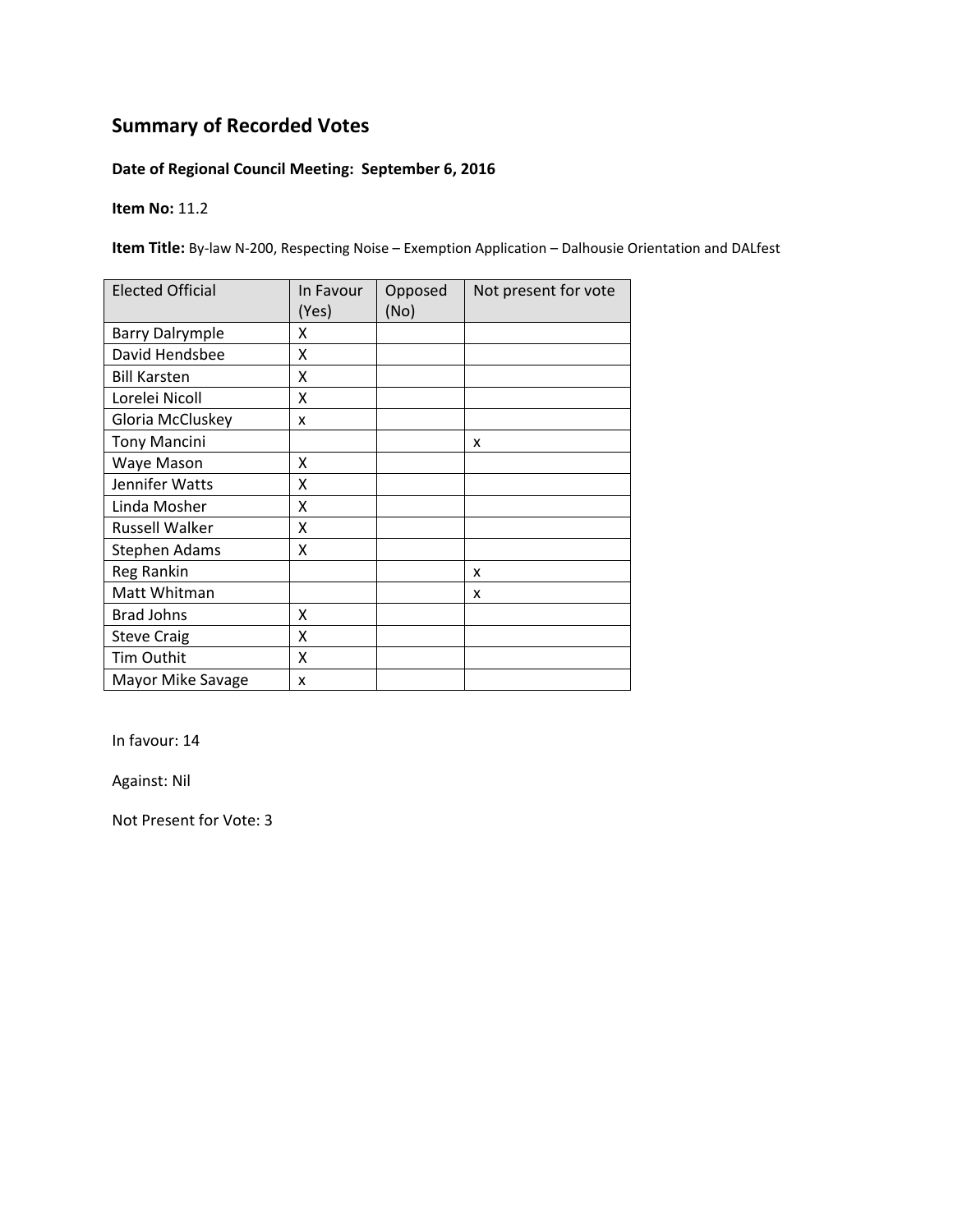## **Date of Regional Council Meeting: September 6, 2016**

**Item No:** 12.1.1

**Item Title:** Fly‐Past Request – Remembrance Day Ceremony

| <b>Elected Official</b> | In Favour<br>(Yes) | Opposed<br>(No) | Not present for vote |
|-------------------------|--------------------|-----------------|----------------------|
| <b>Barry Dalrymple</b>  | x                  |                 |                      |
| David Hendsbee          | X                  |                 |                      |
| <b>Bill Karsten</b>     | X                  |                 |                      |
| Lorelei Nicoll          | X                  |                 |                      |
| Gloria McCluskey        |                    |                 | x                    |
| <b>Tony Mancini</b>     | x                  |                 |                      |
| Waye Mason              | X                  |                 |                      |
| Jennifer Watts          | X                  |                 |                      |
| Linda Mosher            | Χ                  |                 |                      |
| <b>Russell Walker</b>   | χ                  |                 |                      |
| <b>Stephen Adams</b>    | χ                  |                 |                      |
| Reg Rankin              | x                  |                 |                      |
| Matt Whitman            |                    |                 | x                    |
| <b>Brad Johns</b>       |                    |                 | x                    |
| <b>Steve Craig</b>      | X                  |                 |                      |
| Tim Outhit              | Χ                  |                 |                      |
| Mayor Mike Savage       | x                  |                 |                      |

In favour: 14

Against: Nil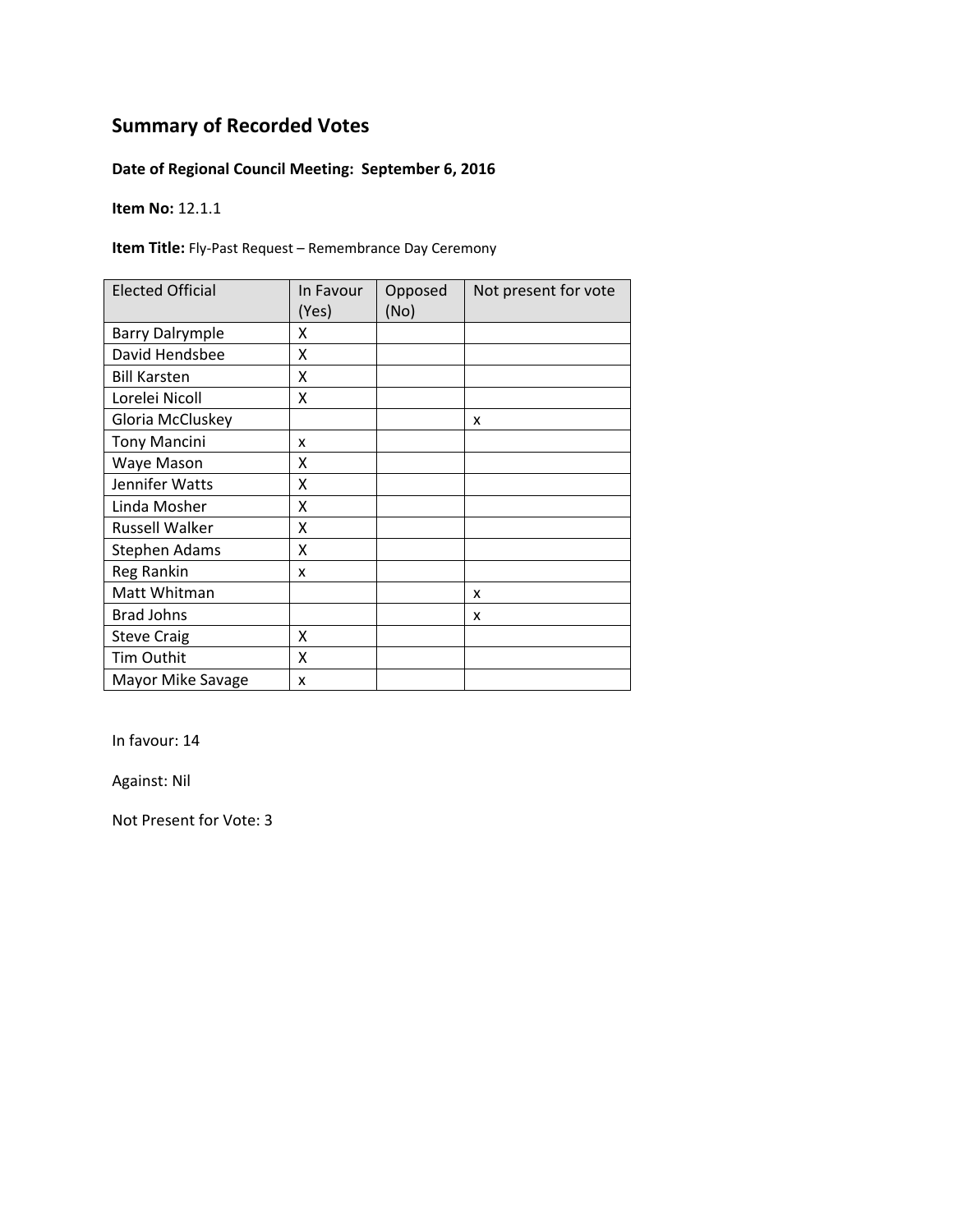## **Date of Regional Council Meeting: September 6, 2016**

**Item No:** 12.1.2

**Item Title:** Fly‐Past Request – HMCS PRESERVER Paying Off Ceremony

| <b>Elected Official</b> | In Favour<br>(Yes) | Opposed<br>(No) | Not present for vote |
|-------------------------|--------------------|-----------------|----------------------|
| <b>Barry Dalrymple</b>  | x                  |                 |                      |
| David Hendsbee          | X                  |                 |                      |
| <b>Bill Karsten</b>     | X                  |                 |                      |
| Lorelei Nicoll          | X                  |                 |                      |
| Gloria McCluskey        |                    |                 | x                    |
| <b>Tony Mancini</b>     | x                  |                 |                      |
| Waye Mason              | X                  |                 |                      |
| Jennifer Watts          | X                  |                 |                      |
| Linda Mosher            | Χ                  |                 |                      |
| <b>Russell Walker</b>   | χ                  |                 |                      |
| <b>Stephen Adams</b>    | χ                  |                 |                      |
| Reg Rankin              | x                  |                 |                      |
| Matt Whitman            |                    |                 | x                    |
| <b>Brad Johns</b>       |                    |                 | x                    |
| <b>Steve Craig</b>      | X                  |                 |                      |
| Tim Outhit              | Χ                  |                 |                      |
| Mayor Mike Savage       | x                  |                 |                      |

In favour: 14

Against: Nil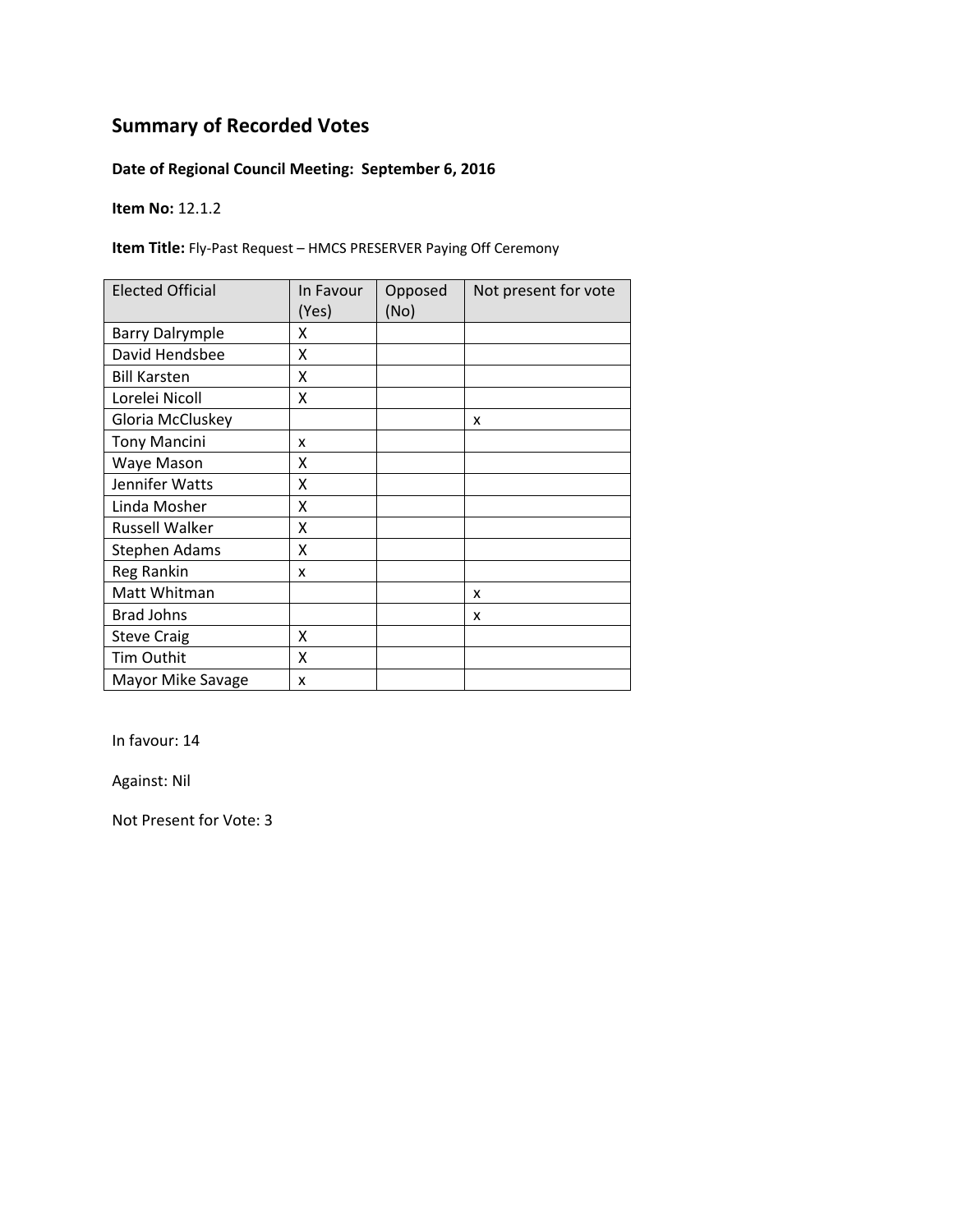#### **Date of Regional Council Meeting: September 6, 2016**

**Item No:** 14.1.1

**Item Title:** Facilitator's Report Regarding Negotiation of the Proposed Boundaries for the Blue Mountain/Birch Cove Lakes Regional Park in Relation to the Highway 102 West Corridor – Recommendation # 1

| <b>Elected Official</b> | In Favour<br>(Yes) | Opposed<br>(No) | Not present for vote |
|-------------------------|--------------------|-----------------|----------------------|
| <b>Barry Dalrymple</b>  | x                  |                 |                      |
| David Hendsbee          | X                  |                 |                      |
| <b>Bill Karsten</b>     | Χ                  |                 |                      |
| Lorelei Nicoll          | Χ                  |                 |                      |
| Gloria McCluskey        |                    | x               |                      |
| <b>Tony Mancini</b>     | x                  |                 |                      |
| Waye Mason              | x                  |                 |                      |
| Jennifer Watts          | x                  |                 |                      |
| Linda Mosher            | Χ                  |                 |                      |
| Russell Walker          | Χ                  |                 |                      |
| <b>Stephen Adams</b>    | x                  |                 |                      |
| Reg Rankin              | x                  |                 |                      |
| Matt Whitman            |                    |                 | x                    |
| <b>Brad Johns</b>       | x                  |                 |                      |
| <b>Steve Craig</b>      | X                  |                 |                      |
| Tim Outhit              | Χ                  |                 |                      |
| Mayor Mike Savage       | x                  |                 |                      |

In favour: 15

Against: 1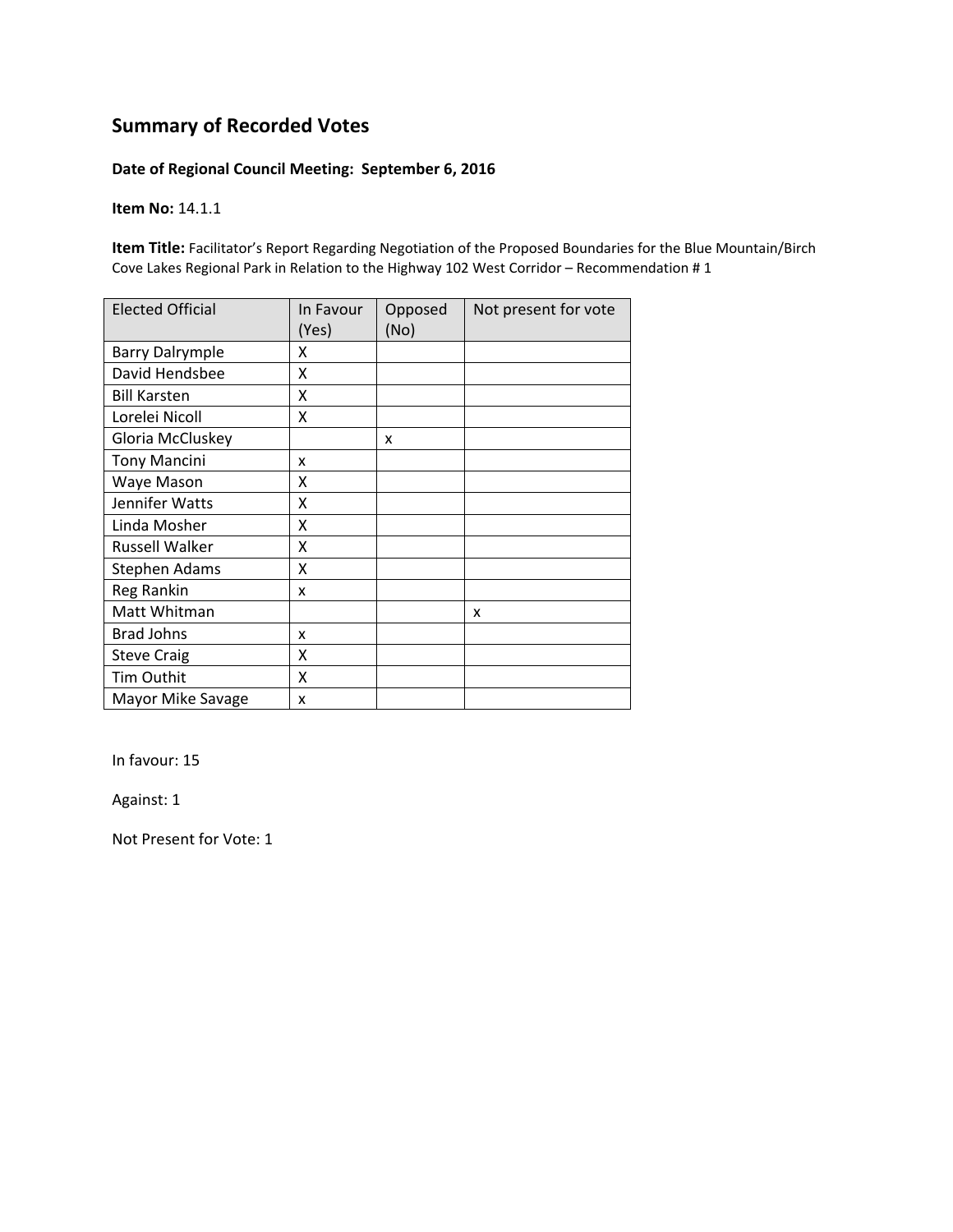#### **Date of Regional Council Meeting: September 6, 2016**

**Item No:** 14.1.1

**Item Title:** Facilitator's Report Regarding Negotiation of the Proposed Boundaries for the Blue Mountain/Birch Cove Lakes Regional Park in Relation to the Highway 102 West Corridor – Recommendation # 2

| <b>Elected Official</b> | In Favour | Opposed | Not present for vote |
|-------------------------|-----------|---------|----------------------|
|                         | (Yes)     | (No)    |                      |
| <b>Barry Dalrymple</b>  |           | x       |                      |
| David Hendsbee          | x         |         |                      |
| <b>Bill Karsten</b>     |           | Χ       |                      |
| Lorelei Nicoll          |           | Χ       |                      |
| Gloria McCluskey        | x         |         |                      |
| <b>Tony Mancini</b>     |           | x       |                      |
| Waye Mason              |           | X       |                      |
| Jennifer Watts          |           | X       |                      |
| Linda Mosher            |           | X       |                      |
| <b>Russell Walker</b>   |           | x       |                      |
| <b>Stephen Adams</b>    |           | x       |                      |
| Reg Rankin              |           | x       |                      |
| Matt Whitman            |           |         | x                    |
| <b>Brad Johns</b>       |           | X       |                      |
| <b>Steve Craig</b>      |           | X       |                      |
| Tim Outhit              |           | x       |                      |
| Mayor Mike Savage       |           | x       |                      |

*Defeated – Motion to defer until the boundaries have been identified.*

In favour: 2

Against: 14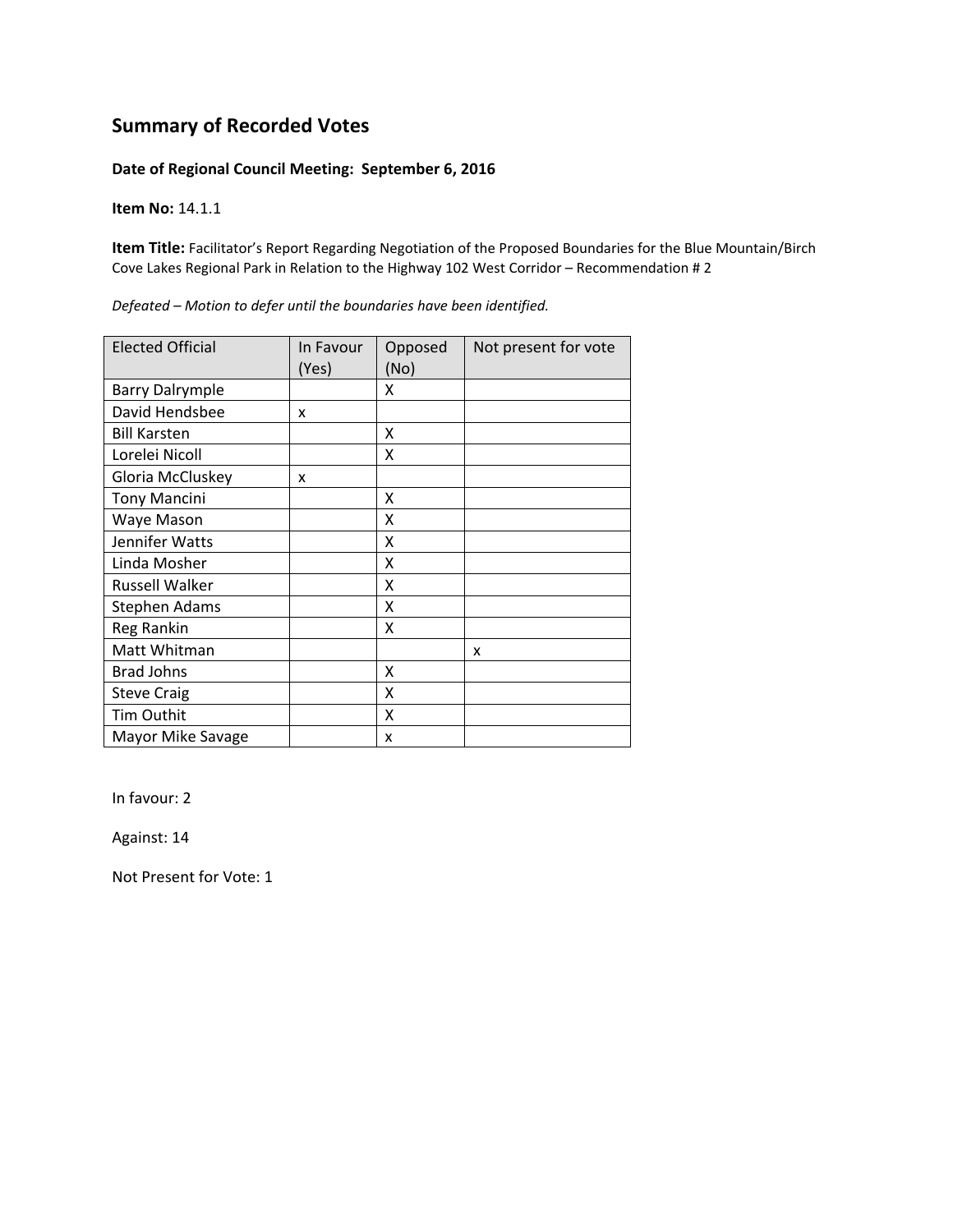#### **Date of Regional Council Meeting: September 6, 2016**

**Item No:** 14.1.1

**Item Title:** Facilitator's Report Regarding Negotiation of the Proposed Boundaries for the Blue Mountain/Birch Cove Lakes Regional Park in Relation to the Highway 102 West Corridor – Recommendation # 2

| <b>Elected Official</b> | In Favour<br>(Yes) | Opposed<br>(No) | Not present for vote |
|-------------------------|--------------------|-----------------|----------------------|
| <b>Barry Dalrymple</b>  | x                  |                 |                      |
| David Hendsbee          |                    | X               |                      |
| <b>Bill Karsten</b>     | X                  |                 |                      |
| Lorelei Nicoll          | X                  |                 |                      |
| Gloria McCluskey        |                    | x               |                      |
| <b>Tony Mancini</b>     | x                  |                 |                      |
| Waye Mason              | Χ                  |                 |                      |
| Jennifer Watts          | Χ                  |                 |                      |
| Linda Mosher            | Χ                  |                 |                      |
| <b>Russell Walker</b>   | X                  |                 |                      |
| Stephen Adams           | X                  |                 |                      |
| Reg Rankin              | X                  |                 |                      |
| Matt Whitman            |                    |                 | x                    |
| <b>Brad Johns</b>       | x                  |                 |                      |
| <b>Steve Craig</b>      | X                  |                 |                      |
| Tim Outhit              | X                  |                 |                      |
| Mayor Mike Savage       | x                  |                 |                      |

In favour: 14

Against: 2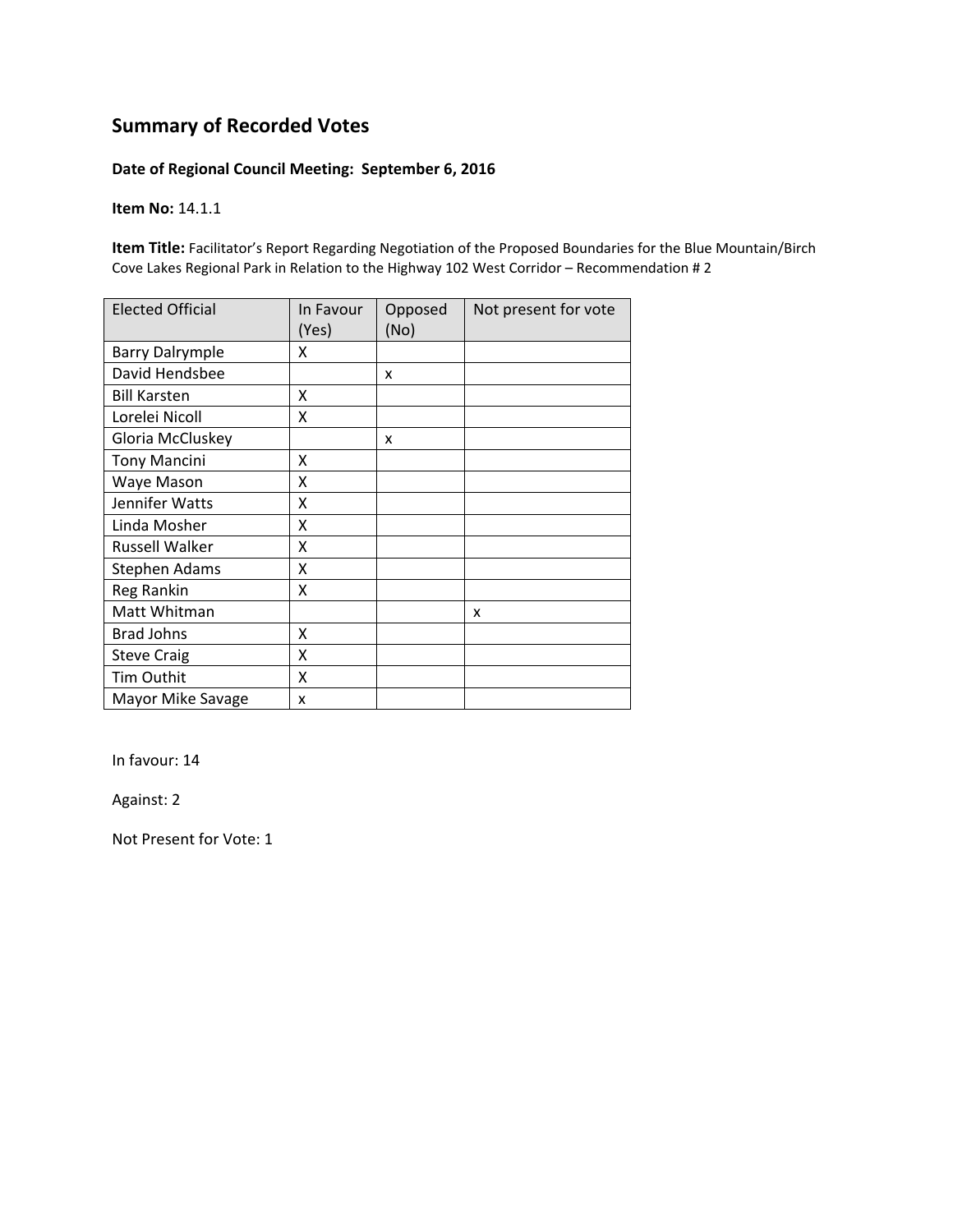#### **Date of Regional Council Meeting: September 6, 2016**

**Item No:** 14.1.1

**Item Title:** Facilitator's Report Regarding Negotiation of the Proposed Boundaries for the Blue Mountain/Birch Cove Lakes Regional Park in Relation to the Highway 102 West Corridor – Recommendation # 3

As amended - Staff is further directed to report back to Regional Council within six (6) months and then on an *annual basis, staff report to Council on progress achieved in implementing the established Blue Mountain/Birch Cove Regional Park.*

| <b>Elected Official</b> | In Favour<br>(Yes) | Opposed<br>(No) | Not present for vote |
|-------------------------|--------------------|-----------------|----------------------|
| <b>Barry Dalrymple</b>  | x                  |                 |                      |
| David Hendsbee          | x                  |                 |                      |
| <b>Bill Karsten</b>     | x                  |                 |                      |
| Lorelei Nicoll          | X                  |                 |                      |
| Gloria McCluskey        |                    | X               |                      |
| <b>Tony Mancini</b>     | x                  |                 |                      |
| Waye Mason              | X                  |                 |                      |
| Jennifer Watts          | X                  |                 |                      |
| Linda Mosher            | X                  |                 |                      |
| <b>Russell Walker</b>   | X                  |                 |                      |
| Stephen Adams           | X                  |                 |                      |
| Reg Rankin              | X                  |                 |                      |
| Matt Whitman            |                    |                 | x                    |
| <b>Brad Johns</b>       | x                  |                 |                      |
| <b>Steve Craig</b>      | x                  |                 |                      |
| Tim Outhit              | X                  |                 |                      |
| Mayor Mike Savage       | x                  |                 |                      |

In favour: 15

Against: 1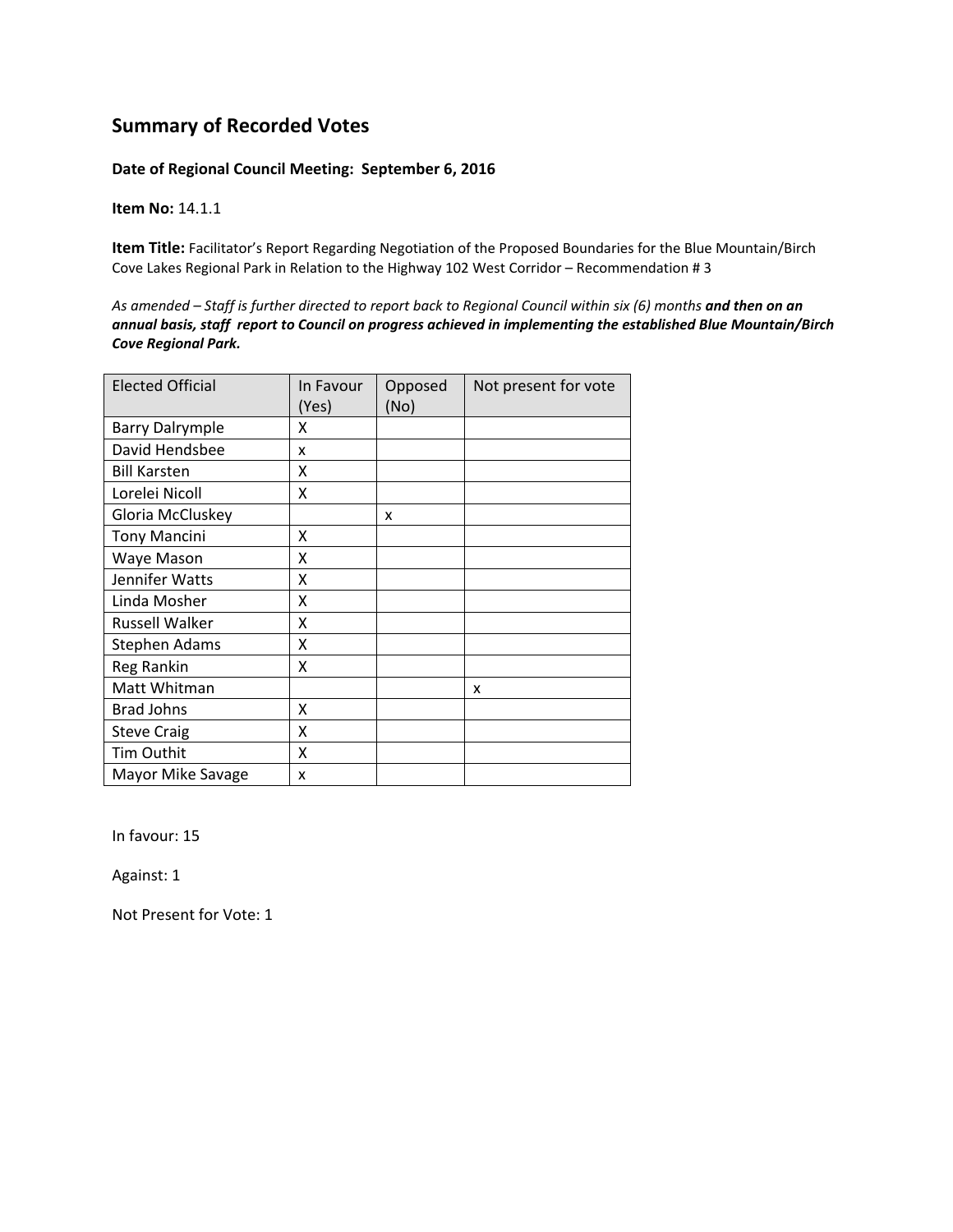## **Date of Regional Council Meeting: September 6, 2016**

**Item No:** 14.1.2

**Item Title:** Award – Request for Proposal No. P15‐358 – Website Solution Development, Hosting & Managed Services

| <b>Elected Official</b> | In Favour<br>(Yes) | Opposed<br>(No) | Not present for vote |
|-------------------------|--------------------|-----------------|----------------------|
| <b>Barry Dalrymple</b>  | x                  |                 |                      |
| David Hendsbee          | x                  |                 |                      |
| <b>Bill Karsten</b>     | Χ                  |                 |                      |
| Lorelei Nicoll          | Χ                  |                 |                      |
| Gloria McCluskey        | x                  |                 |                      |
| <b>Tony Mancini</b>     | x                  |                 |                      |
| Waye Mason              | Χ                  |                 |                      |
| Jennifer Watts          | X                  |                 |                      |
| Linda Mosher            | Χ                  |                 |                      |
| <b>Russell Walker</b>   | X                  |                 |                      |
| Stephen Adams           | X                  |                 |                      |
| Reg Rankin              | x                  |                 |                      |
| Matt Whitman            |                    |                 | x                    |
| <b>Brad Johns</b>       |                    |                 | x                    |
| <b>Steve Craig</b>      | Χ                  |                 |                      |
| Tim Outhit              | Χ                  |                 |                      |
| Mayor Mike Savage       | x                  |                 |                      |

In favour: 15

Against: Nil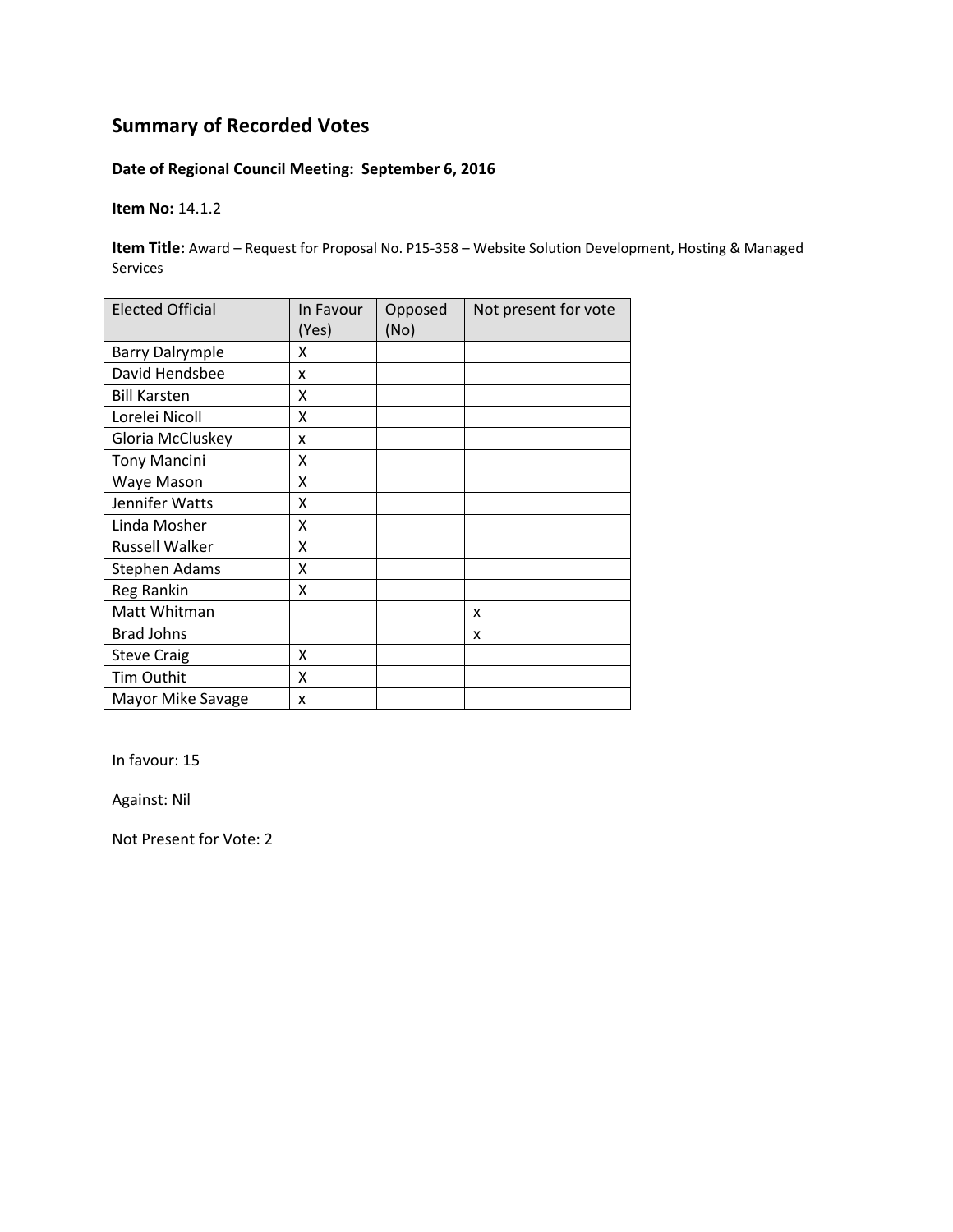## **Date of Regional Council Meeting: September 6, 2016**

**Item No:** 14.1.3

**Item Title:** Award Tender No. 16‐073 Collection and Transportation of Source‐Separated Solid Waste from Condominium Properties

| <b>Elected Official</b> | In Favour<br>(Yes) | Opposed<br>(No) | Not present for vote |
|-------------------------|--------------------|-----------------|----------------------|
| <b>Barry Dalrymple</b>  | x                  |                 |                      |
| David Hendsbee          | x                  |                 |                      |
| <b>Bill Karsten</b>     | x                  |                 |                      |
| Lorelei Nicoll          | Χ                  |                 |                      |
| Gloria McCluskey        | x                  |                 |                      |
| <b>Tony Mancini</b>     | X                  |                 |                      |
| Waye Mason              | X                  |                 |                      |
| Jennifer Watts          | X                  |                 |                      |
| Linda Mosher            | X                  |                 |                      |
| Russell Walker          | X                  |                 |                      |
| <b>Stephen Adams</b>    | Χ                  |                 |                      |
| Reg Rankin              | Χ                  |                 |                      |
| Matt Whitman            |                    |                 | x                    |
| <b>Brad Johns</b>       |                    |                 | x                    |
| <b>Steve Craig</b>      | X                  |                 |                      |
| Tim Outhit              | X                  |                 |                      |
| Mayor Mike Savage       | x                  |                 |                      |

In favour: 15

Against: Nil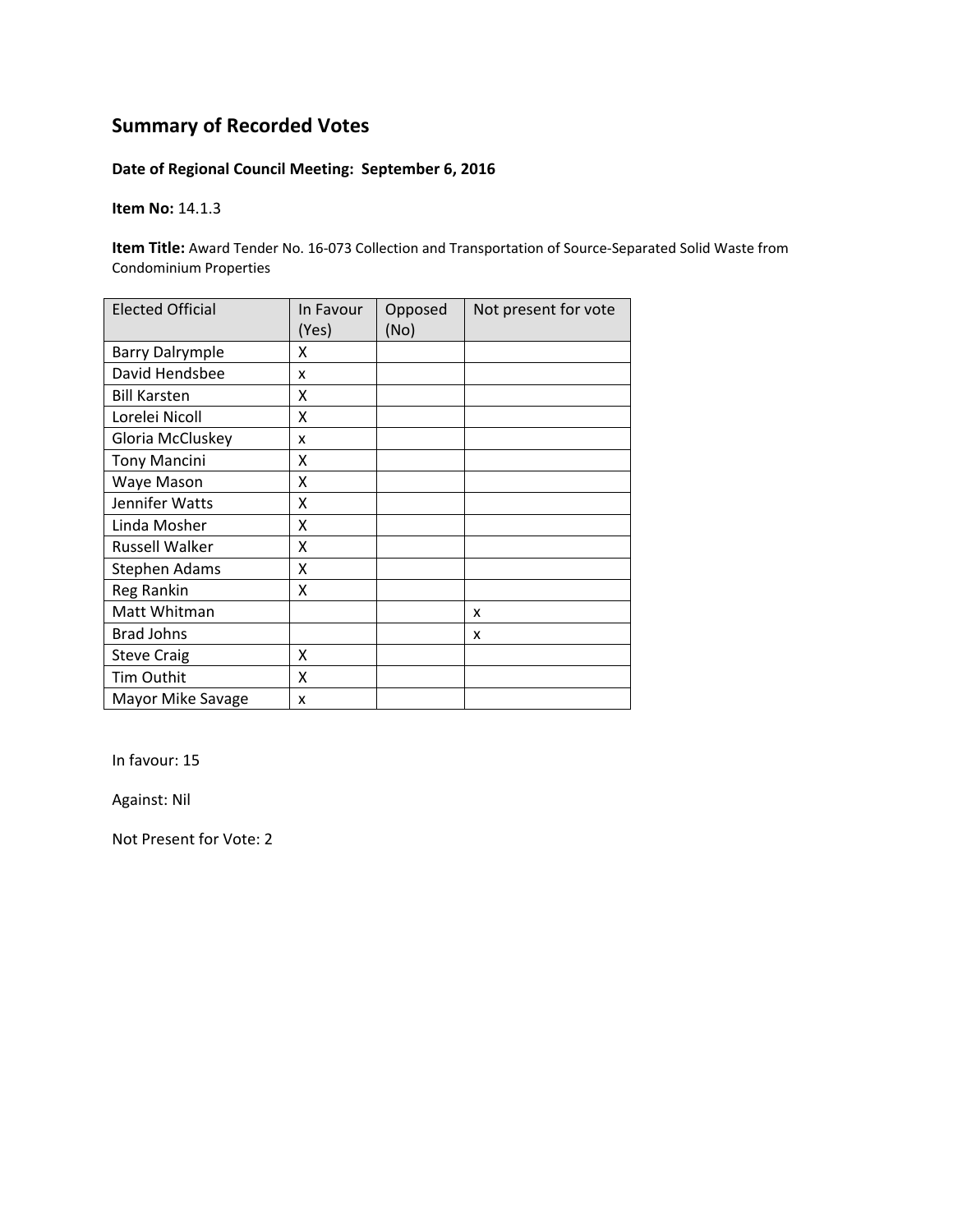## **Date of Regional Council Meeting: September 6, 2016**

**Item No:** 14.1.4

**Item Title:** Plan Dutch Village Road (Supplementary Report)

| <b>Elected Official</b> | In Favour<br>(Yes) | Opposed<br>(No) | Not present for vote |
|-------------------------|--------------------|-----------------|----------------------|
| <b>Barry Dalrymple</b>  | x                  |                 |                      |
| David Hendsbee          | x                  |                 |                      |
| <b>Bill Karsten</b>     | x                  |                 |                      |
| Lorelei Nicoll          | x                  |                 |                      |
| Gloria McCluskey        | x                  |                 |                      |
| <b>Tony Mancini</b>     | x                  |                 |                      |
| Waye Mason              | x                  |                 |                      |
| Jennifer Watts          | X                  |                 |                      |
| Linda Mosher            | x                  |                 |                      |
| Russell Walker          | Χ                  |                 |                      |
| <b>Stephen Adams</b>    | X                  |                 |                      |
| Reg Rankin              | X                  |                 |                      |
| Matt Whitman            |                    |                 | x                    |
| <b>Brad Johns</b>       |                    |                 | x                    |
| <b>Steve Craig</b>      | x                  |                 |                      |
| Tim Outhit              | X                  |                 |                      |
| Mayor Mike Savage       | X                  |                 |                      |

In favour: 15

Against: Nil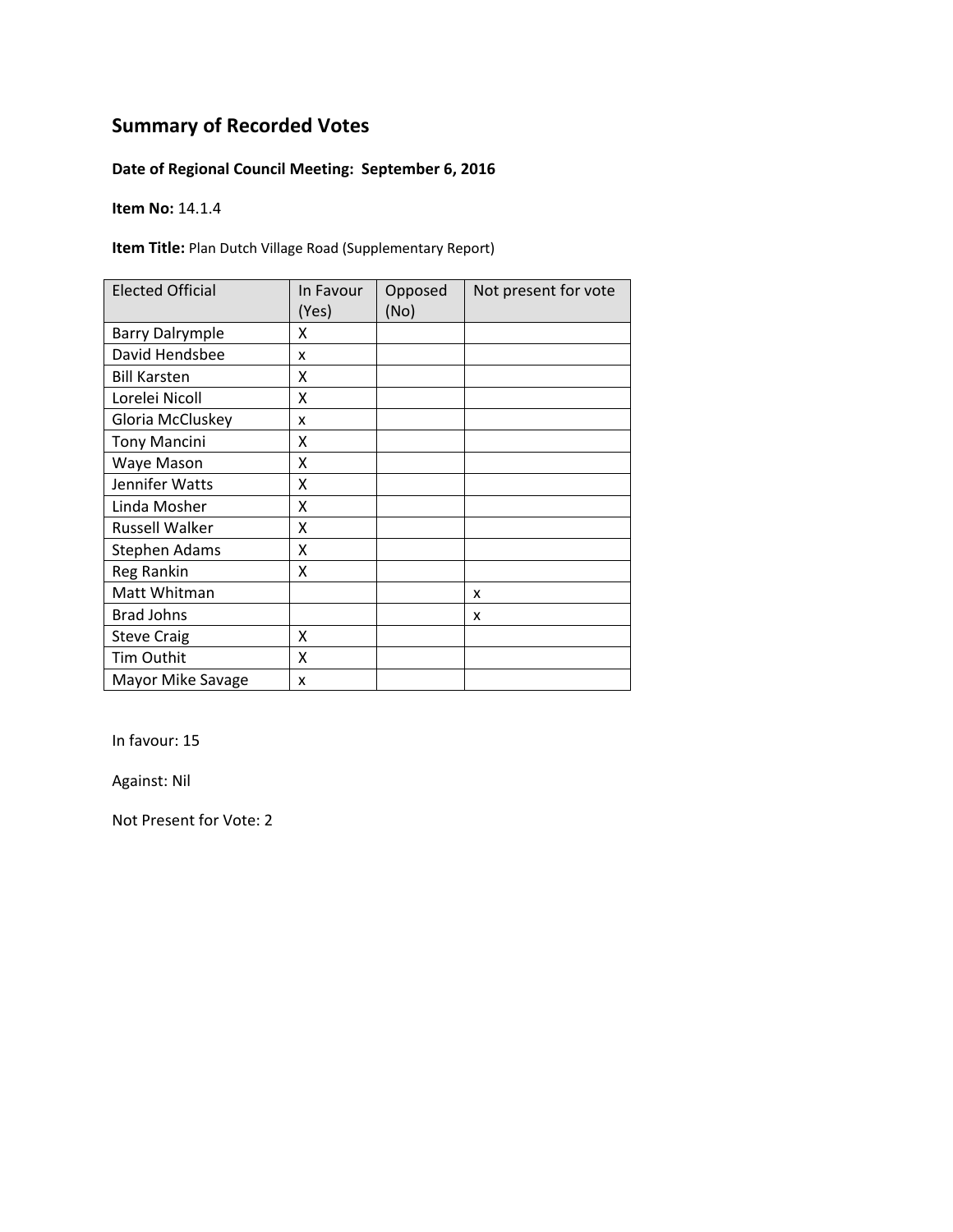## **Date of Regional Council Meeting: September 6, 2016**

**Item No:** 14.1.5

**Item Title:** Second Reading Proposed By‐Law F‐302, Amendments to By‐Law F‐300, A By‐Law Relating to Fees for the Provision of Taxation Information

| <b>Elected Official</b> | In Favour<br>(Yes) | Opposed<br>(No) | Not present for vote |
|-------------------------|--------------------|-----------------|----------------------|
| <b>Barry Dalrymple</b>  | x                  |                 |                      |
| David Hendsbee          | x                  |                 |                      |
| <b>Bill Karsten</b>     |                    | x               |                      |
| Lorelei Nicoll          | x                  |                 |                      |
| Gloria McCluskey        | x                  |                 |                      |
| <b>Tony Mancini</b>     | χ                  |                 |                      |
| Waye Mason              | Χ                  |                 |                      |
| Jennifer Watts          | Χ                  |                 |                      |
| Linda Mosher            | Χ                  |                 |                      |
| <b>Russell Walker</b>   | Χ                  |                 |                      |
| <b>Stephen Adams</b>    | χ                  |                 |                      |
| Reg Rankin              |                    | x               |                      |
| Matt Whitman            |                    |                 | x                    |
| <b>Brad Johns</b>       |                    |                 | x                    |
| <b>Steve Craig</b>      | X                  |                 |                      |
| Tim Outhit              | X                  |                 |                      |
| Mayor Mike Savage       | x                  |                 |                      |

In favour: 13

Against: 2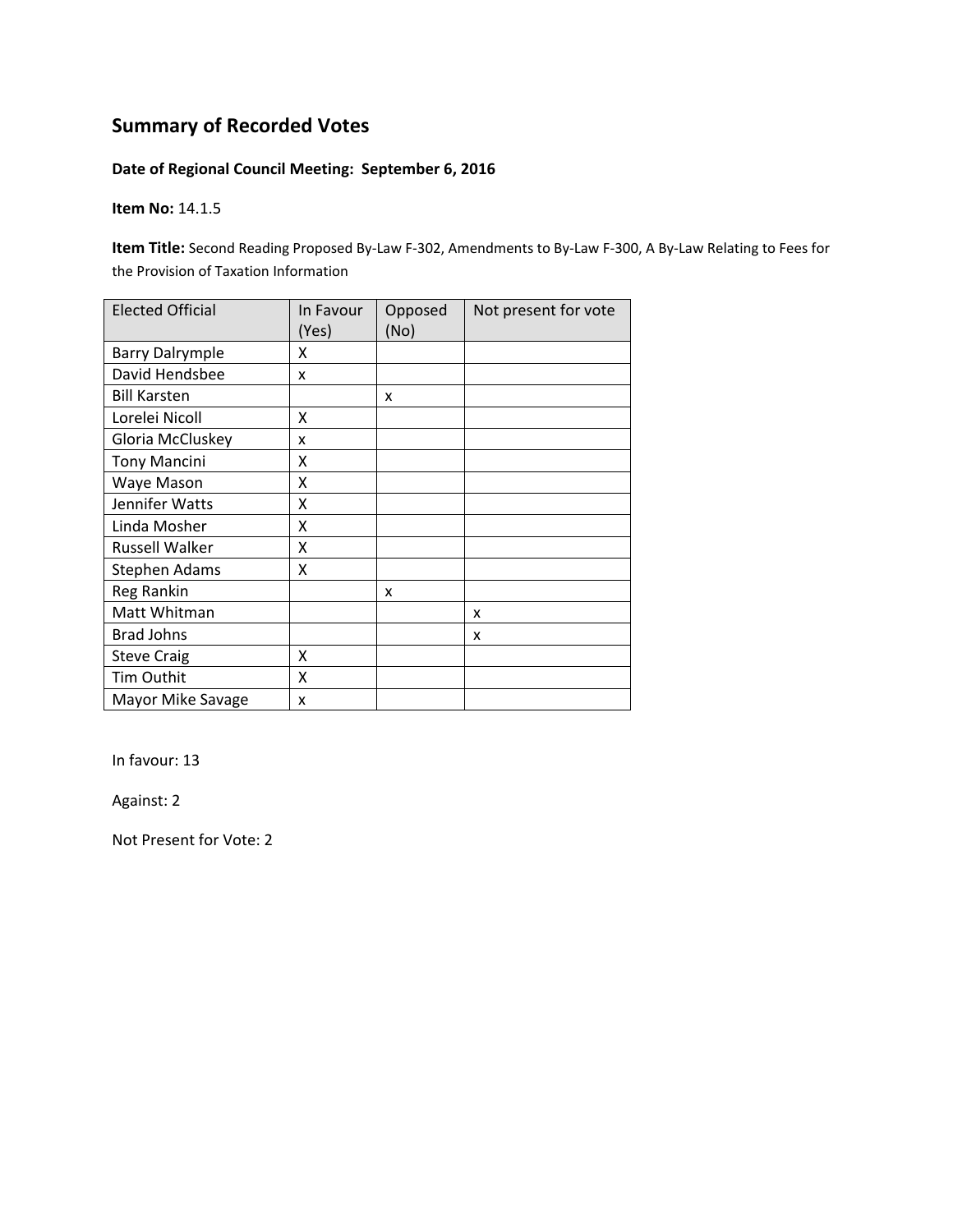#### **Date of Regional Council Meeting: September 6, 2016**

**Item No:** 14.1.6

**Item Title:** Proposed Amendments to Administrative Order 10, Respecting Partial Tax Exemption for Residential Taxation ‐ Land Titles Clarification – Property Tax Relief

| <b>Elected Official</b> | In Favour<br>(Yes) | Opposed<br>(No) | Not present for vote |
|-------------------------|--------------------|-----------------|----------------------|
| <b>Barry Dalrymple</b>  | x                  |                 |                      |
| David Hendsbee          | x                  |                 |                      |
| <b>Bill Karsten</b>     | x                  |                 |                      |
| Lorelei Nicoll          | x                  |                 |                      |
| Gloria McCluskey        | x                  |                 |                      |
| <b>Tony Mancini</b>     | x                  |                 |                      |
| Waye Mason              | x                  |                 |                      |
| Jennifer Watts          | X                  |                 |                      |
| Linda Mosher            | Χ                  |                 |                      |
| Russell Walker          | X                  |                 |                      |
| Stephen Adams           | x                  |                 |                      |
| Reg Rankin              | x                  |                 |                      |
| Matt Whitman            |                    |                 | x                    |
| <b>Brad Johns</b>       | x                  |                 |                      |
| <b>Steve Craig</b>      | X                  |                 |                      |
| Tim Outhit              | X                  |                 |                      |
| Mayor Mike Savage       | x                  |                 |                      |

In favour: 16

Against: Nil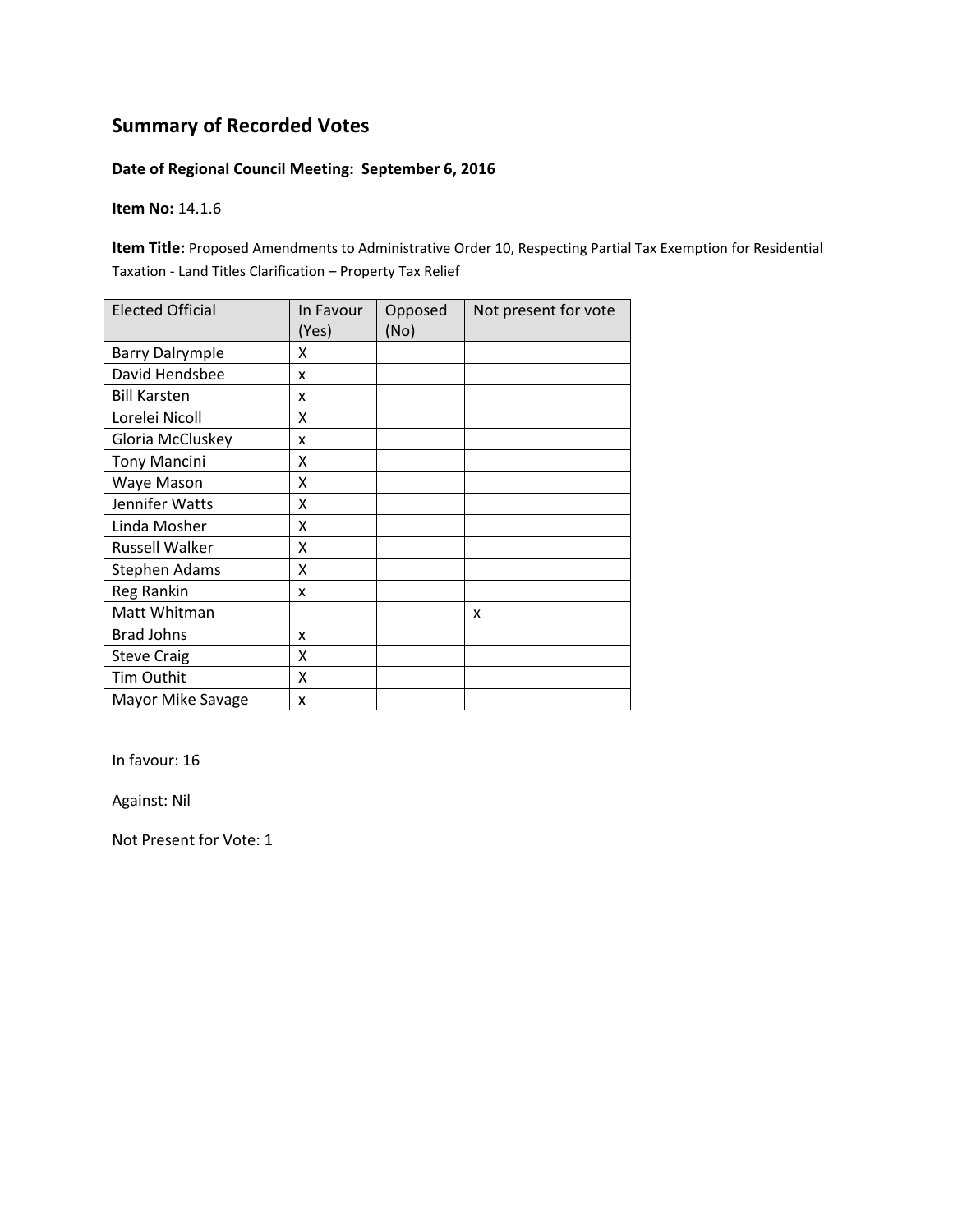## **Date of Regional Council Meeting: September 6, 2016**

**Item No:** 14.1.7

**Item Title:** Gun Amnesty Program for HRM

| <b>Elected Official</b> | In Favour<br>(Yes) | Opposed<br>(No) | Not present for vote |
|-------------------------|--------------------|-----------------|----------------------|
| <b>Barry Dalrymple</b>  | x                  |                 |                      |
| David Hendsbee          | X                  |                 |                      |
| <b>Bill Karsten</b>     | x                  |                 |                      |
| Lorelei Nicoll          | x                  |                 |                      |
| Gloria McCluskey        | x                  |                 |                      |
| <b>Tony Mancini</b>     | x                  |                 |                      |
| Waye Mason              | Χ                  |                 |                      |
| Jennifer Watts          | x                  |                 |                      |
| Linda Mosher            | x                  |                 |                      |
| <b>Russell Walker</b>   | χ                  |                 |                      |
| <b>Stephen Adams</b>    | X                  |                 |                      |
| Reg Rankin              | x                  |                 |                      |
| Matt Whitman            |                    |                 | x                    |
| <b>Brad Johns</b>       | x                  |                 |                      |
| <b>Steve Craig</b>      | Χ                  |                 |                      |
| <b>Tim Outhit</b>       | X                  |                 |                      |
| Mayor Mike Savage       | X                  |                 |                      |

In favour: 16

Against: Nil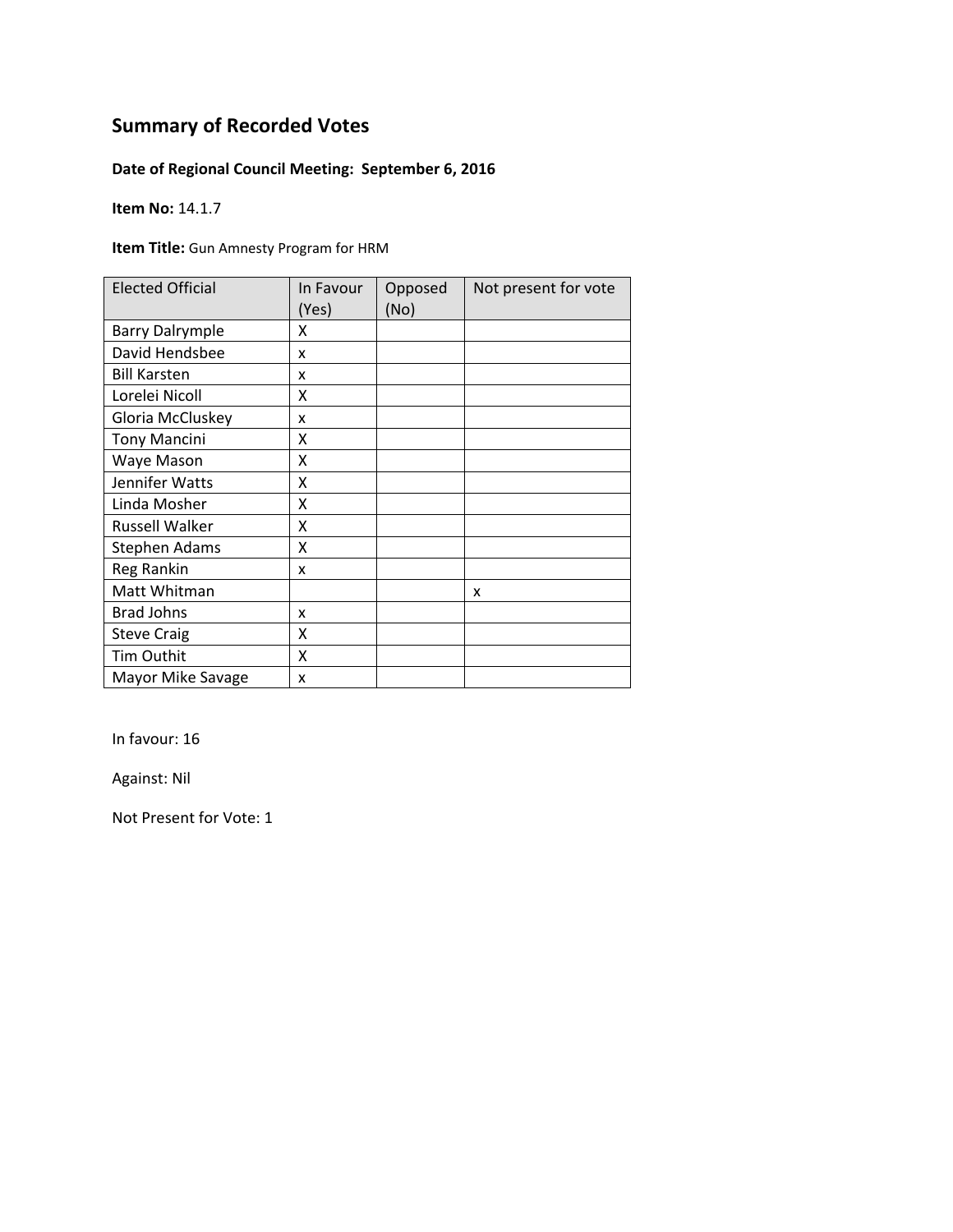#### **Date of Regional Council Meeting: September 6, 2016**

**Item No:** 14.1.8

**Item Title:** Case 18966 and Case 19281 – Amendments to the Halifax Municipal Planning Strategy (MPS) and the Halifax Peninsula Land Use By‐Law (LUB) – 6009 and 6017 Quinpool Road, and 2032‐2050 Robie Street Halifax – Recommendation # 1

| <b>Elected Official</b> | In Favour<br>(Yes) | Opposed<br>(No) | Not present for vote |
|-------------------------|--------------------|-----------------|----------------------|
| <b>Barry Dalrymple</b>  | х                  |                 |                      |
| David Hendsbee          | x                  |                 |                      |
| <b>Bill Karsten</b>     | x                  |                 |                      |
| Lorelei Nicoll          | x                  |                 |                      |
| Gloria McCluskey        | x                  |                 |                      |
| <b>Tony Mancini</b>     | X                  |                 |                      |
| Waye Mason              | X                  |                 |                      |
| Jennifer Watts          | X                  |                 |                      |
| Linda Mosher            | X                  |                 |                      |
| <b>Russell Walker</b>   | Χ                  |                 |                      |
| Stephen Adams           | x                  |                 |                      |
| Reg Rankin              | x                  |                 |                      |
| Matt Whitman            |                    |                 | x                    |
| <b>Brad Johns</b>       |                    |                 | x                    |
| <b>Steve Craig</b>      | x                  |                 |                      |
| Tim Outhit              | X                  |                 |                      |
| Mayor Mike Savage       | x                  |                 |                      |

In favour: 15

Against: Nil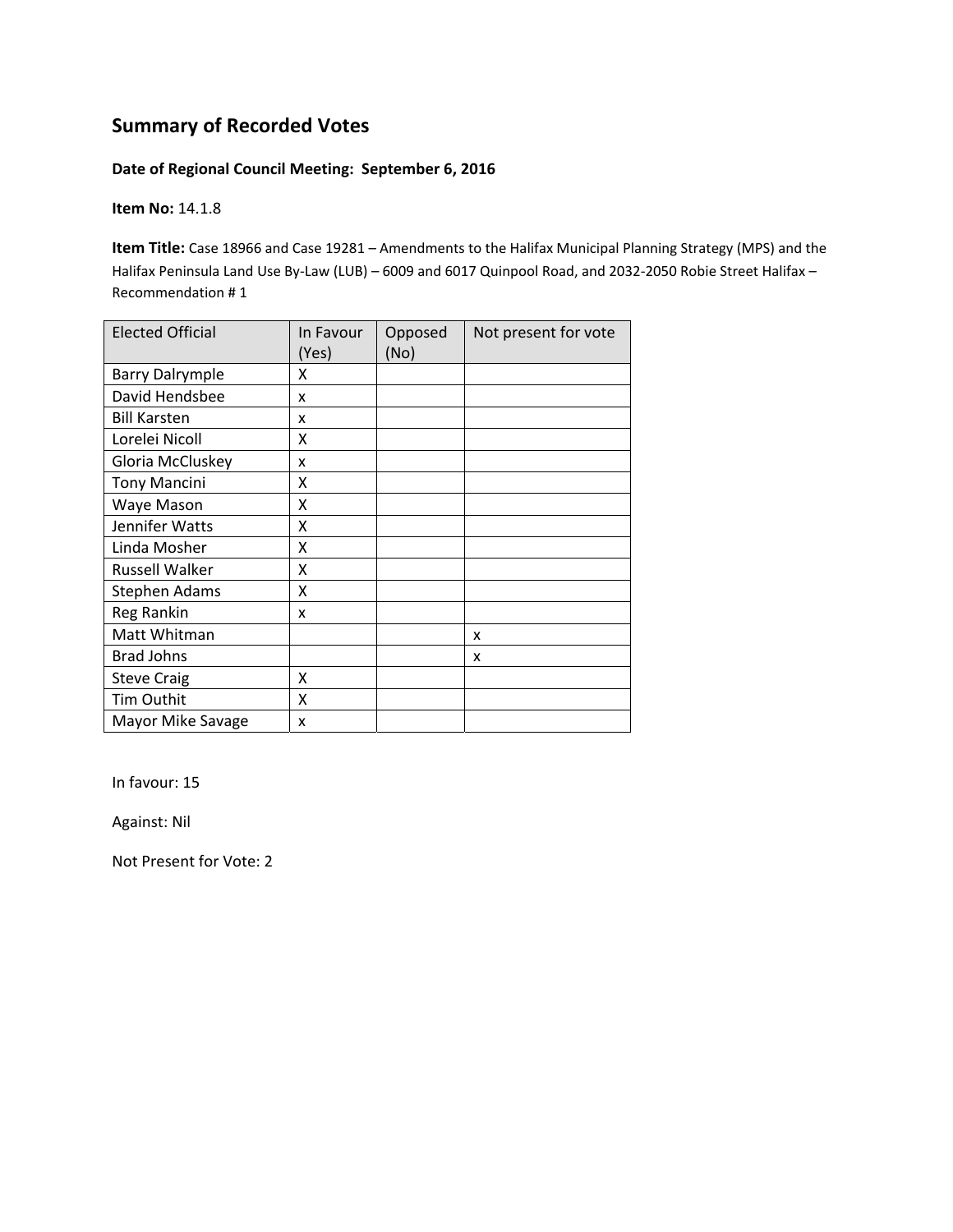#### **Date of Regional Council Meeting: September 6, 2016**

#### **Item No:** 14.1.8

**Item Title:** Case 18966 and Case 19281 – Amendments to the Halifax Municipal Planning Strategy (MPS) and the Halifax Peninsula Land Use By‐Law (LUB) – 6009 and 6017 Quinpool Road, and 2032‐2050 Robie Street Halifax – Recommendation # 2

#### *Defeated*

| <b>Elected Official</b> | In Favour<br>(Yes) | Opposed<br>(No) | Not present for vote |
|-------------------------|--------------------|-----------------|----------------------|
| <b>Barry Dalrymple</b>  |                    | x               |                      |
| David Hendsbee          |                    | X               |                      |
| <b>Bill Karsten</b>     |                    | X               |                      |
| Lorelei Nicoll          | x                  |                 |                      |
| Gloria McCluskey        |                    | X               |                      |
| <b>Tony Mancini</b>     | x                  |                 |                      |
| Waye Mason              | x                  |                 |                      |
| Jennifer Watts          | x                  |                 |                      |
| Linda Mosher            |                    | x               |                      |
| <b>Russell Walker</b>   |                    | x               |                      |
| Stephen Adams           |                    | x               |                      |
| Reg Rankin              |                    | χ               |                      |
| Matt Whitman            |                    |                 | X                    |
| <b>Brad Johns</b>       |                    |                 | x                    |
| <b>Steve Craig</b>      |                    | X               |                      |
| Tim Outhit              |                    | x               |                      |
| Mayor Mike Savage       |                    | x               |                      |

In favour: 4

Against: 11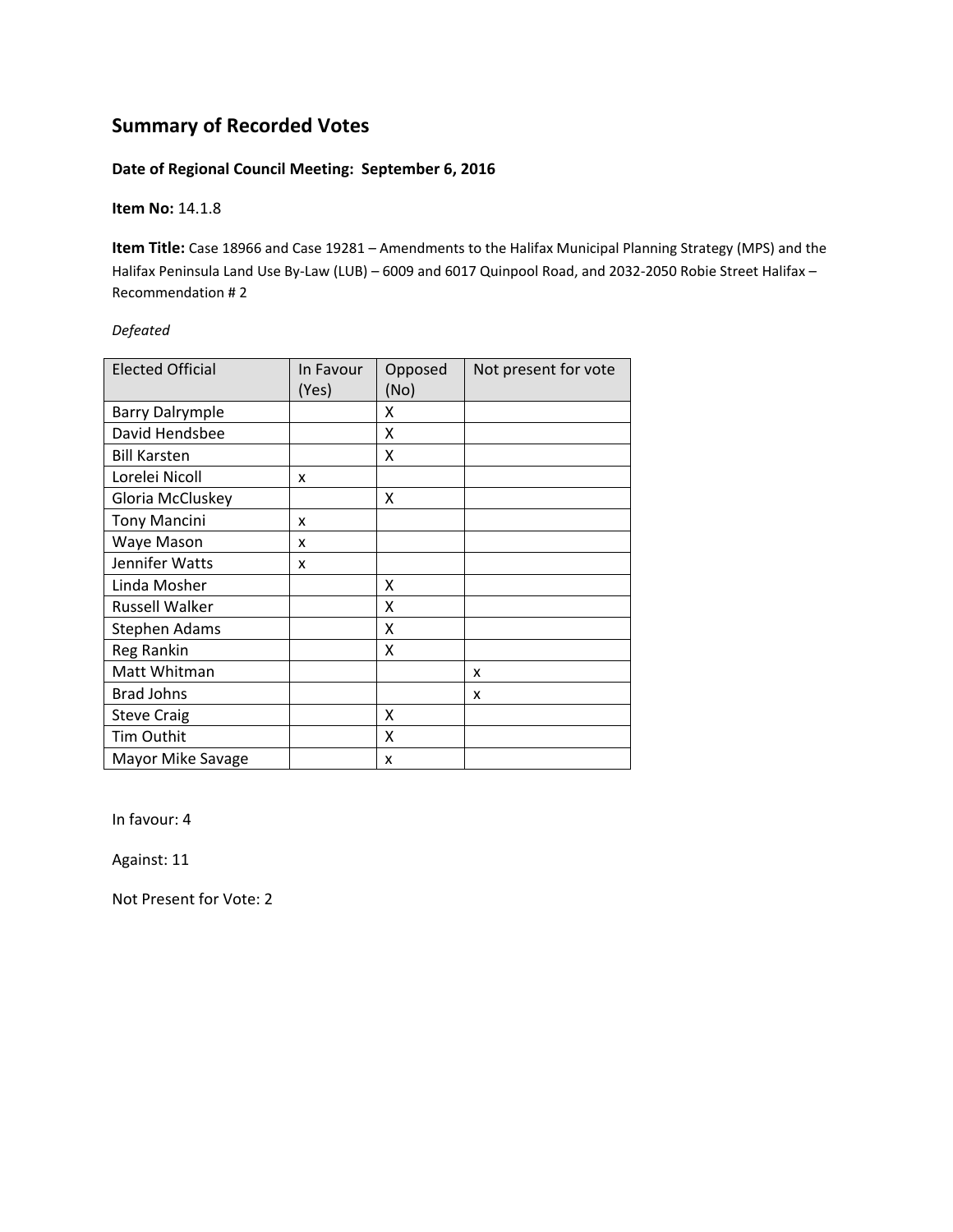#### **Date of Regional Council Meeting: September 6, 2016**

**Item No:** 14.1.8

**Item Title:** Case 18966 and Case 19281 – Amendments to the Halifax Municipal Planning Strategy (MPS) and the Halifax Peninsula Land Use By‐Law (LUB) – 6009 and 6017 Quinpool Road, and 2032‐2050 Robie Street Halifax

*Alternative # 3 as amended ‐ Halifax Regional Council direct staff to create site specific Municipal Planning Strategy (MPS) and Land Use By‐law (LUB) amendments for Case 18966 to allow a development substantially in the form as contained within Attachment A of the staff report dated August 4, 2016 while continuing to work with the applicant for Case 19281 in the development of a building proposal and MPS and LUB amendments which respond to the design control principles for building height, mass, density, shadowing, and space between towers, as raised in the June 2, 2014 MPS amendment initiated staff report.* 

| <b>Elected Official</b> | In Favour<br>(Yes) | Opposed<br>(No) | Not present for vote |
|-------------------------|--------------------|-----------------|----------------------|
| <b>Barry Dalrymple</b>  | x                  |                 |                      |
| David Hendsbee          | X                  |                 |                      |
| <b>Bill Karsten</b>     | Χ                  |                 |                      |
| Lorelei Nicoll          |                    | x               |                      |
| Gloria McCluskey        | Χ                  |                 |                      |
| <b>Tony Mancini</b>     | Χ                  |                 |                      |
| Waye Mason              |                    | X               |                      |
| Jennifer Watts          |                    | X               |                      |
| Linda Mosher            | Χ                  |                 |                      |
| <b>Russell Walker</b>   | X                  |                 |                      |
| <b>Stephen Adams</b>    | x                  |                 |                      |
| Reg Rankin              | Χ                  |                 |                      |
| Matt Whitman            |                    |                 | x                    |
| <b>Brad Johns</b>       |                    |                 | x                    |
| <b>Steve Craig</b>      | x                  |                 |                      |
| Tim Outhit              | X                  |                 |                      |
| Mayor Mike Savage       | x                  |                 |                      |

In favour: 12

Against: 3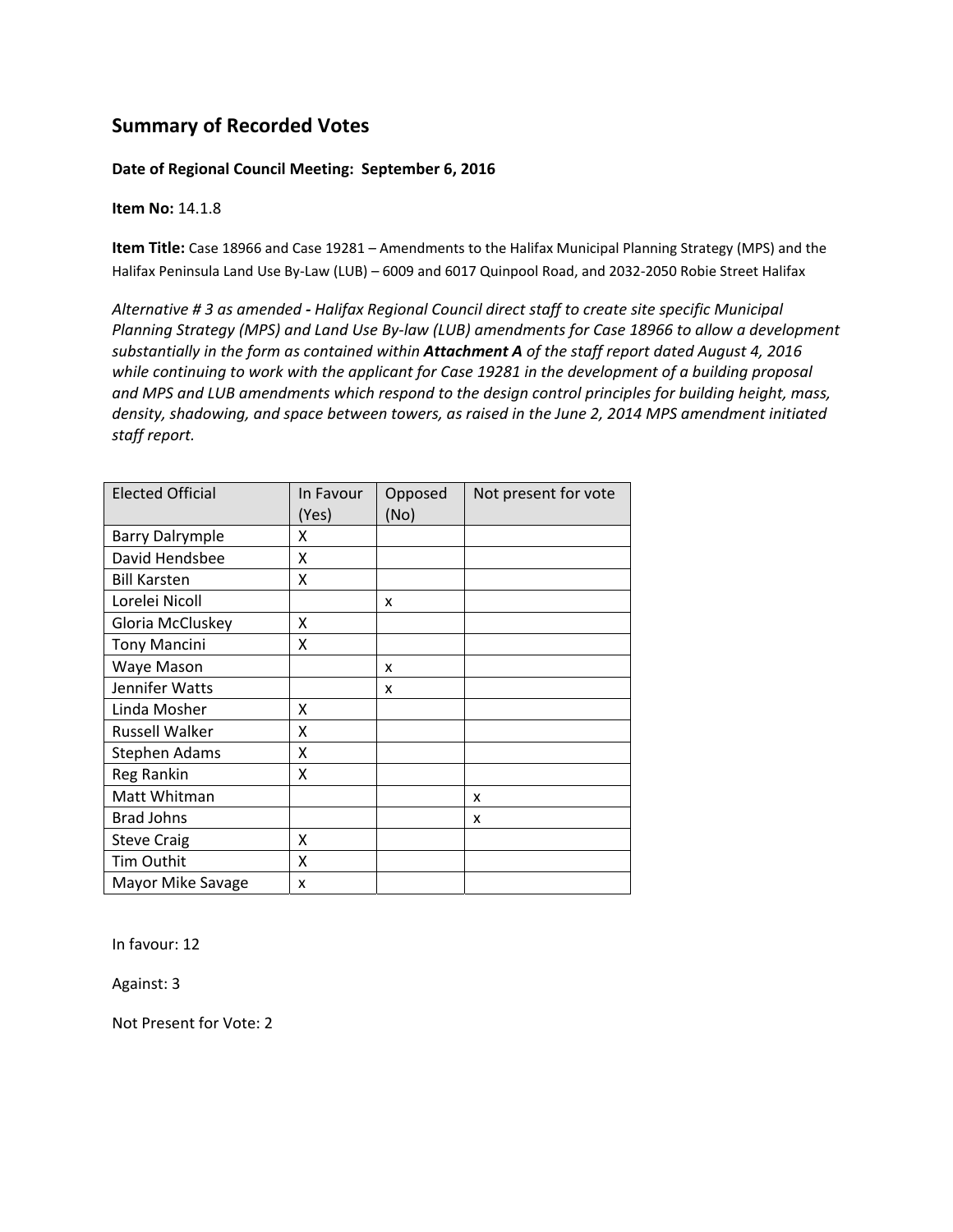## **Date of Regional Council Meeting: September 6, 2016**

**Item No:** 14.1.9

**Item Title:** Fire Stations Numbers 62 and 63

| <b>Elected Official</b> | In Favour<br>(Yes) | Opposed<br>(No) | Not present for vote |
|-------------------------|--------------------|-----------------|----------------------|
| <b>Barry Dalrymple</b>  | x                  |                 |                      |
| David Hendsbee          | X                  |                 |                      |
| <b>Bill Karsten</b>     | x                  |                 |                      |
| Lorelei Nicoll          | X                  |                 |                      |
| Gloria McCluskey        | Χ                  |                 |                      |
| <b>Tony Mancini</b>     | Χ                  |                 |                      |
| Waye Mason              | Χ                  |                 |                      |
| Jennifer Watts          | x                  |                 |                      |
| Linda Mosher            |                    |                 | x                    |
| <b>Russell Walker</b>   | x                  |                 |                      |
| <b>Stephen Adams</b>    | X                  |                 |                      |
| Reg Rankin              | X                  |                 |                      |
| Matt Whitman            |                    |                 | x                    |
| <b>Brad Johns</b>       | X                  |                 |                      |
| <b>Steve Craig</b>      | Χ                  |                 |                      |
| <b>Tim Outhit</b>       | X                  |                 |                      |
| Mayor Mike Savage       | X                  |                 |                      |

In favour: 15

Against: Nil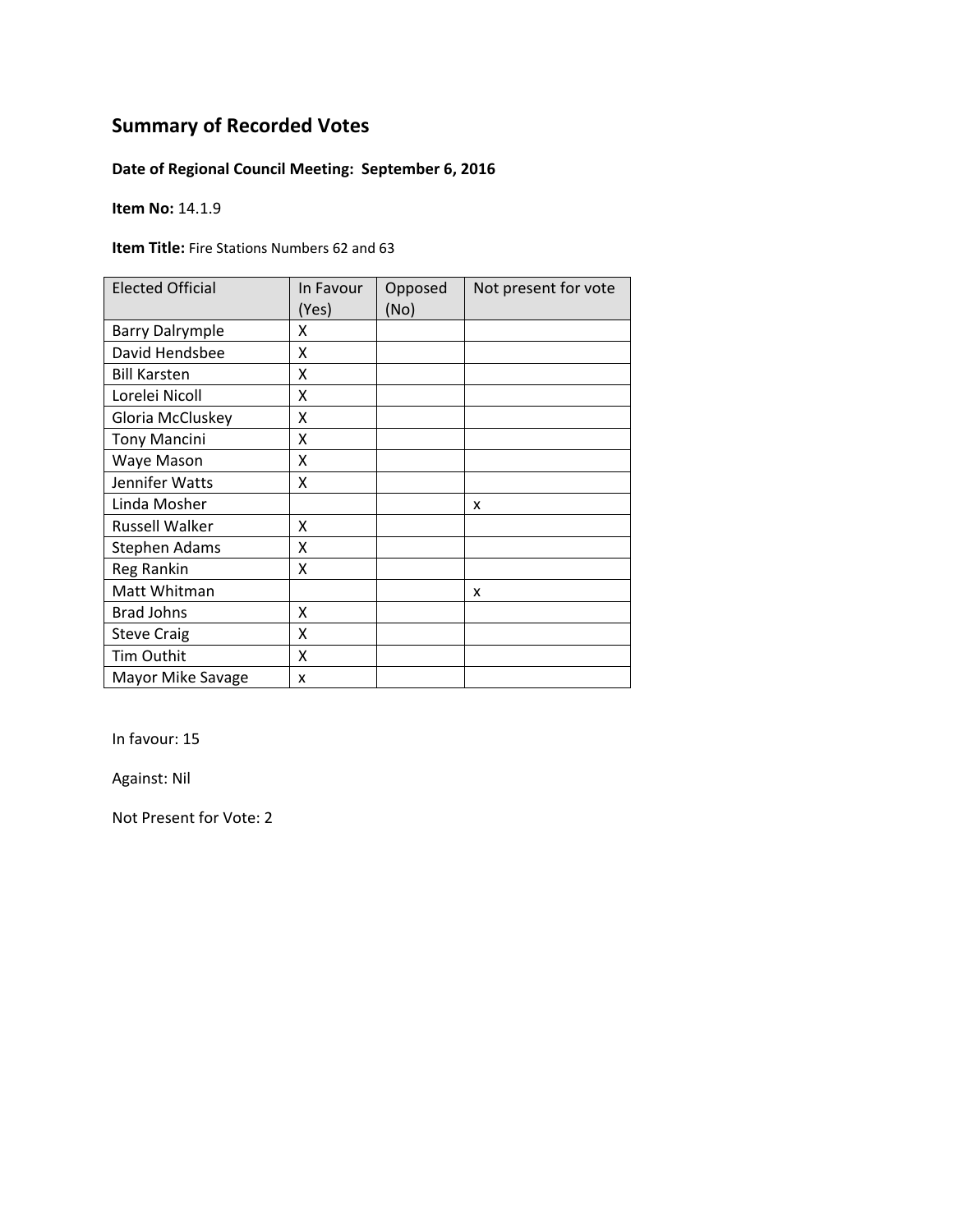## **Date of Regional Council Meeting: September 6, 2016**

**Item No:** 14.1.10

**Item Title:** Case 20102 – Plan Amendment, 383 Herring Cove Road, Halifax

#### *Defeated*

| <b>Elected Official</b> | In Favour<br>(Yes) | Opposed<br>(No) | Not present for vote |
|-------------------------|--------------------|-----------------|----------------------|
| <b>Barry Dalrymple</b>  |                    | X               |                      |
| David Hendsbee          |                    | X               |                      |
| <b>Bill Karsten</b>     |                    | X               |                      |
| Lorelei Nicoll          |                    | X               |                      |
| Gloria McCluskey        |                    | X               |                      |
| <b>Tony Mancini</b>     |                    | X               |                      |
| Waye Mason              |                    | x               |                      |
| Jennifer Watts          | X                  |                 |                      |
| Linda Mosher            |                    | x               |                      |
| Russell Walker          |                    | x               |                      |
| <b>Stephen Adams</b>    |                    | X               |                      |
| Reg Rankin              |                    | x               |                      |
| Matt Whitman            |                    |                 | x                    |
| <b>Brad Johns</b>       |                    | x               |                      |
| <b>Steve Craig</b>      |                    | X               |                      |
| Tim Outhit              |                    | X               |                      |
| Mayor Mike Savage       |                    | x               |                      |

In favour: 1

Against: 15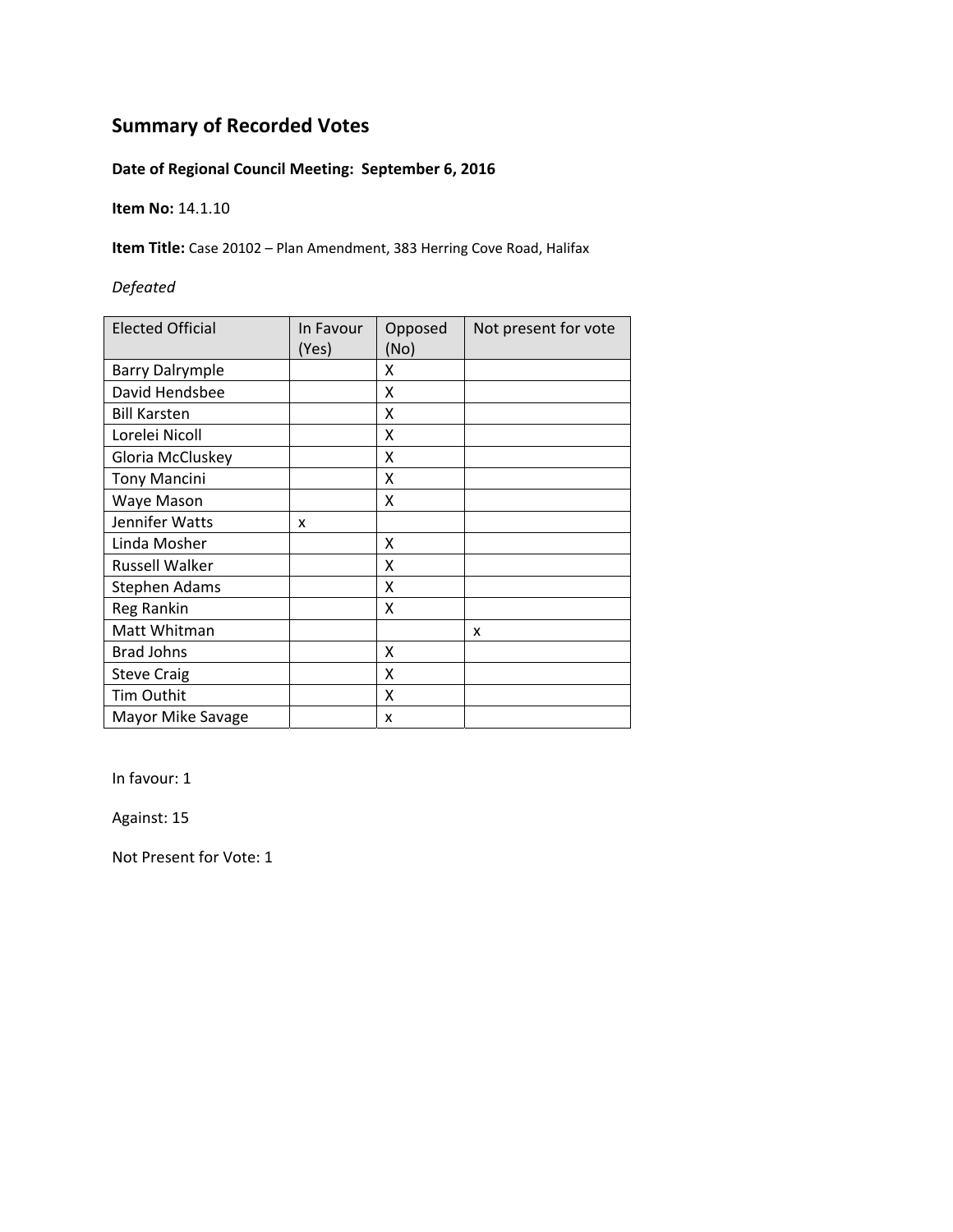#### **Date of Regional Council Meeting: September 6, 2016**

**Item No:** 14.1.10

**Item Title:** Case 20102 – Plan Amendment, 383 Herring Cove Road, Halifax

Alternative #1 - Halifax Regional Council direct staff to initiate a process to consider amendments to the *Halifax Mainland South Secondary Municipal Planning Strategy and Mainland Halifax Land Use By‐law subject to addressing the height and massing issues referenced within the staff report dated July 26,* 2016 to enable a mixed-use building located at 383 Herring Cove Road, Halifax. In doing so, staff is *directed to follow the public participation program for municipal planning strategy amendments as approved by Regional Council on February 27, 1997.*

| <b>Elected Official</b> | In Favour<br>(Yes) | Opposed<br>(No) | Not present for vote |
|-------------------------|--------------------|-----------------|----------------------|
| <b>Barry Dalrymple</b>  | x                  |                 |                      |
| David Hendsbee          | X                  |                 |                      |
| <b>Bill Karsten</b>     | X                  |                 |                      |
| Lorelei Nicoll          | x                  |                 |                      |
| Gloria McCluskey        | x                  |                 |                      |
| <b>Tony Mancini</b>     | X                  |                 |                      |
| Waye Mason              | x                  |                 |                      |
| Jennifer Watts          | x                  |                 |                      |
| Linda Mosher            | x                  |                 |                      |
| <b>Russell Walker</b>   | Χ                  |                 |                      |
| <b>Stephen Adams</b>    | X                  |                 |                      |
| Reg Rankin              | x                  |                 |                      |
| Matt Whitman            |                    |                 | x                    |
| Brad Johns              | x                  |                 |                      |
| <b>Steve Craig</b>      | x                  |                 |                      |
| Tim Outhit              | x                  |                 |                      |
| Mayor Mike Savage       | x                  |                 |                      |

In favour: 16

Against: Nil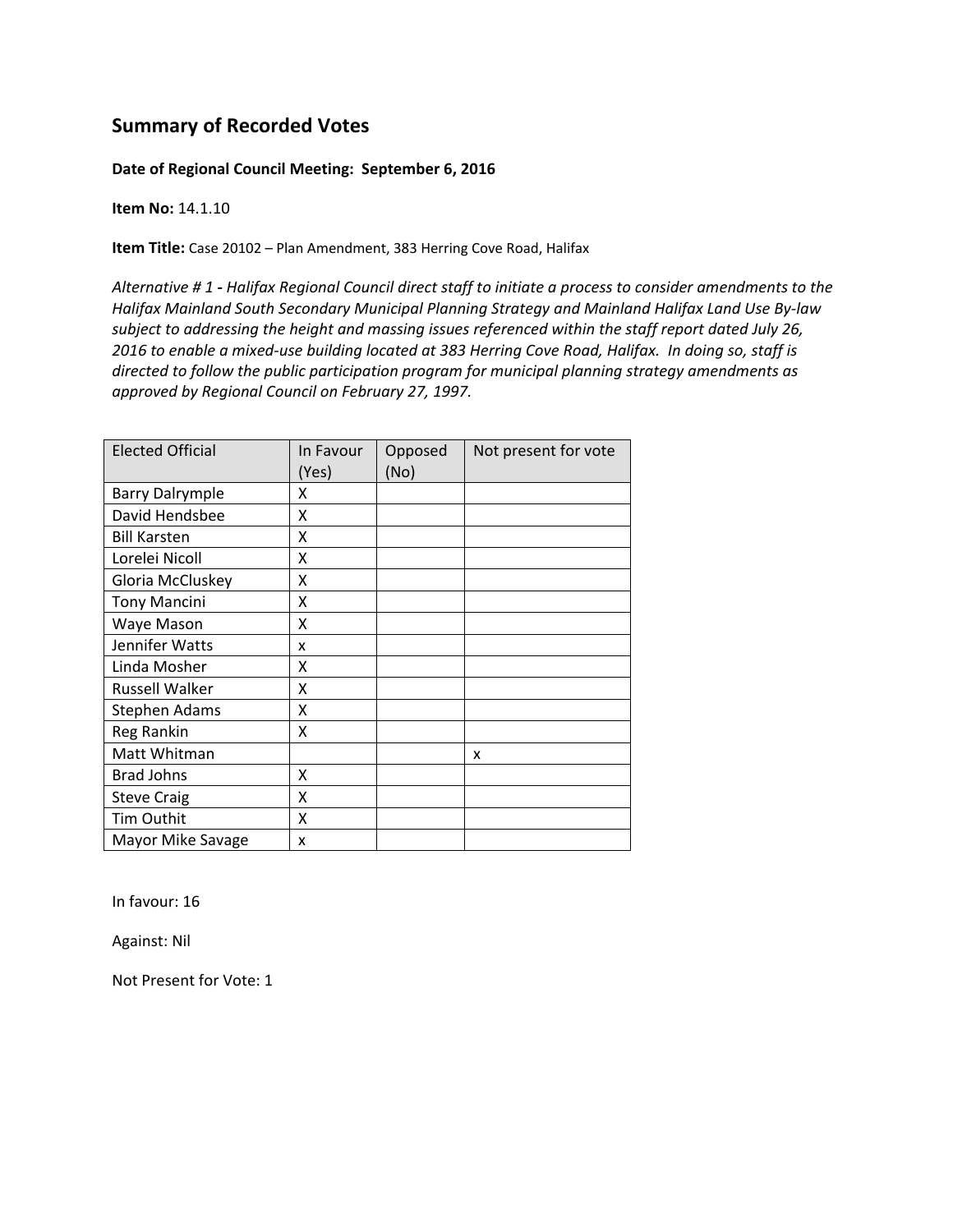## **Date of Regional Council Meeting: September 6, 2016**

**Item No:** 14.1.11

**Item Title:** Lease Agreement – Nova Scotia Department of Natural Resources, White Rock Park, River Road (Fourth Lake) Terence Bay

| <b>Elected Official</b> | In Favour<br>(Yes) | Opposed<br>(No) | Not present for vote |
|-------------------------|--------------------|-----------------|----------------------|
| <b>Barry Dalrymple</b>  | x                  |                 |                      |
| David Hendsbee          | x                  |                 |                      |
| <b>Bill Karsten</b>     |                    |                 | X                    |
| Lorelei Nicoll          | Χ                  |                 |                      |
| Gloria McCluskey        | X                  |                 |                      |
| <b>Tony Mancini</b>     | Χ                  |                 |                      |
| Waye Mason              | Χ                  |                 |                      |
| Jennifer Watts          | x                  |                 |                      |
| Linda Mosher            | X                  |                 |                      |
| <b>Russell Walker</b>   | Χ                  |                 |                      |
| <b>Stephen Adams</b>    | Χ                  |                 |                      |
| Reg Rankin              | Χ                  |                 |                      |
| Matt Whitman            |                    |                 | x                    |
| <b>Brad Johns</b>       | X                  |                 |                      |
| <b>Steve Craig</b>      | X                  |                 |                      |
| Tim Outhit              | X                  |                 |                      |
| Mayor Mike Savage       | x                  |                 |                      |

In favour: 15

Against: Nil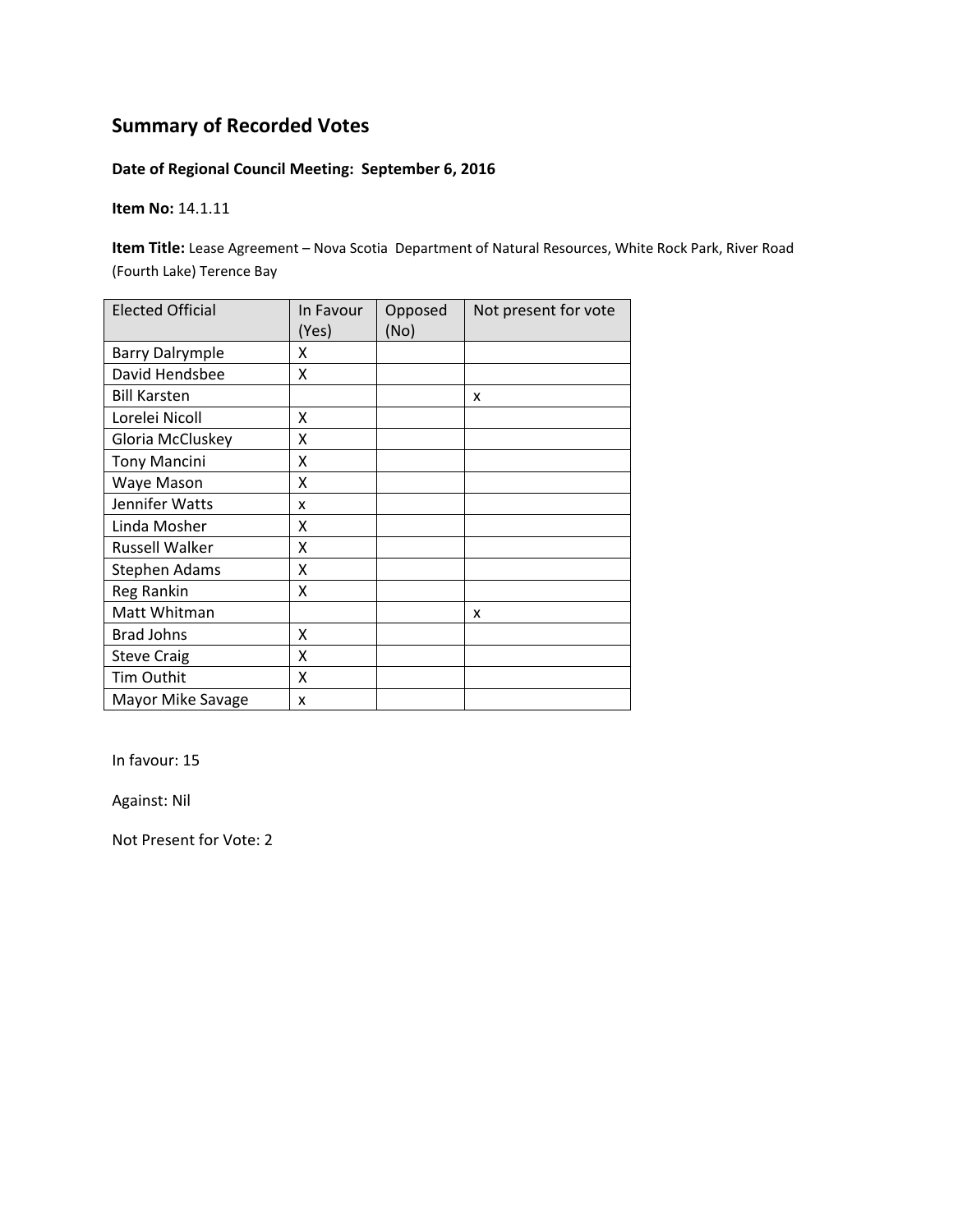## **Date of Regional Council Meeting: September 6, 2016**

**Item No:** 14.1.12

**Item Title:** Proposed Amendments to Administrative Order 1**,** Respecting the Procedures of the Council ‐ Schedule 7

| <b>Elected Official</b> | In Favour<br>(Yes) | Opposed<br>(No) | Not present for vote |
|-------------------------|--------------------|-----------------|----------------------|
| <b>Barry Dalrymple</b>  | x                  |                 |                      |
| David Hendsbee          | Χ                  |                 |                      |
| <b>Bill Karsten</b>     |                    |                 | X                    |
| Lorelei Nicoll          | x                  |                 |                      |
| Gloria McCluskey        | Χ                  |                 |                      |
| <b>Tony Mancini</b>     | X                  |                 |                      |
| Waye Mason              | X                  |                 |                      |
| Jennifer Watts          | x                  |                 |                      |
| Linda Mosher            | x                  |                 |                      |
| <b>Russell Walker</b>   | Χ                  |                 |                      |
| <b>Stephen Adams</b>    | x                  |                 |                      |
| Reg Rankin              | Χ                  |                 |                      |
| Matt Whitman            |                    |                 | x                    |
| <b>Brad Johns</b>       | Χ                  |                 |                      |
| <b>Steve Craig</b>      | X                  |                 |                      |
| Tim Outhit              | X                  |                 |                      |
| Mayor Mike Savage       | x                  |                 |                      |

In favour: 15

Against: Nil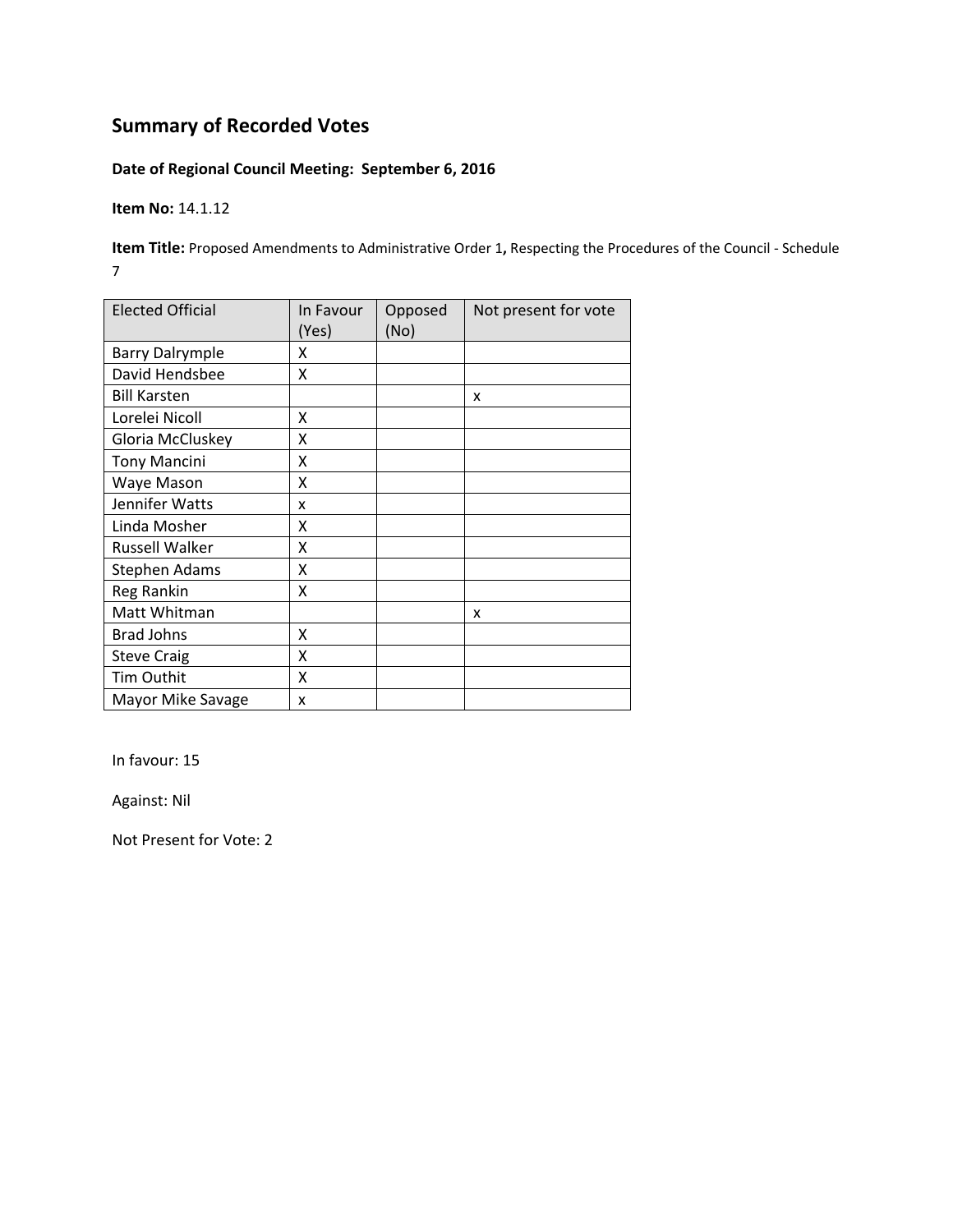#### **Date of Regional Council Meeting: September 6, 2016**

#### **Item No:** 14.1.13

**Item Title:** First Reading Proposed By‐Law S‐442**,** an Amendment to By‐Law S‐400 Respecting Charges for Street Improvements – New Paving Projects Inside the Core Area – 2015, Emerson Street, Bedford

| <b>Elected Official</b> | In Favour<br>(Yes) | Opposed<br>(No) | Not present for vote |
|-------------------------|--------------------|-----------------|----------------------|
| <b>Barry Dalrymple</b>  | x                  |                 |                      |
| David Hendsbee          | Χ                  |                 |                      |
| <b>Bill Karsten</b>     |                    |                 | X                    |
| Lorelei Nicoll          | x                  |                 |                      |
| Gloria McCluskey        | Χ                  |                 |                      |
| <b>Tony Mancini</b>     | X                  |                 |                      |
| Waye Mason              | X                  |                 |                      |
| Jennifer Watts          | x                  |                 |                      |
| Linda Mosher            | x                  |                 |                      |
| <b>Russell Walker</b>   | Χ                  |                 |                      |
| <b>Stephen Adams</b>    | x                  |                 |                      |
| Reg Rankin              | Χ                  |                 |                      |
| Matt Whitman            |                    |                 | x                    |
| <b>Brad Johns</b>       | Χ                  |                 |                      |
| <b>Steve Craig</b>      | X                  |                 |                      |
| Tim Outhit              | X                  |                 |                      |
| Mayor Mike Savage       | x                  |                 |                      |

In favour: 15

Against: Nil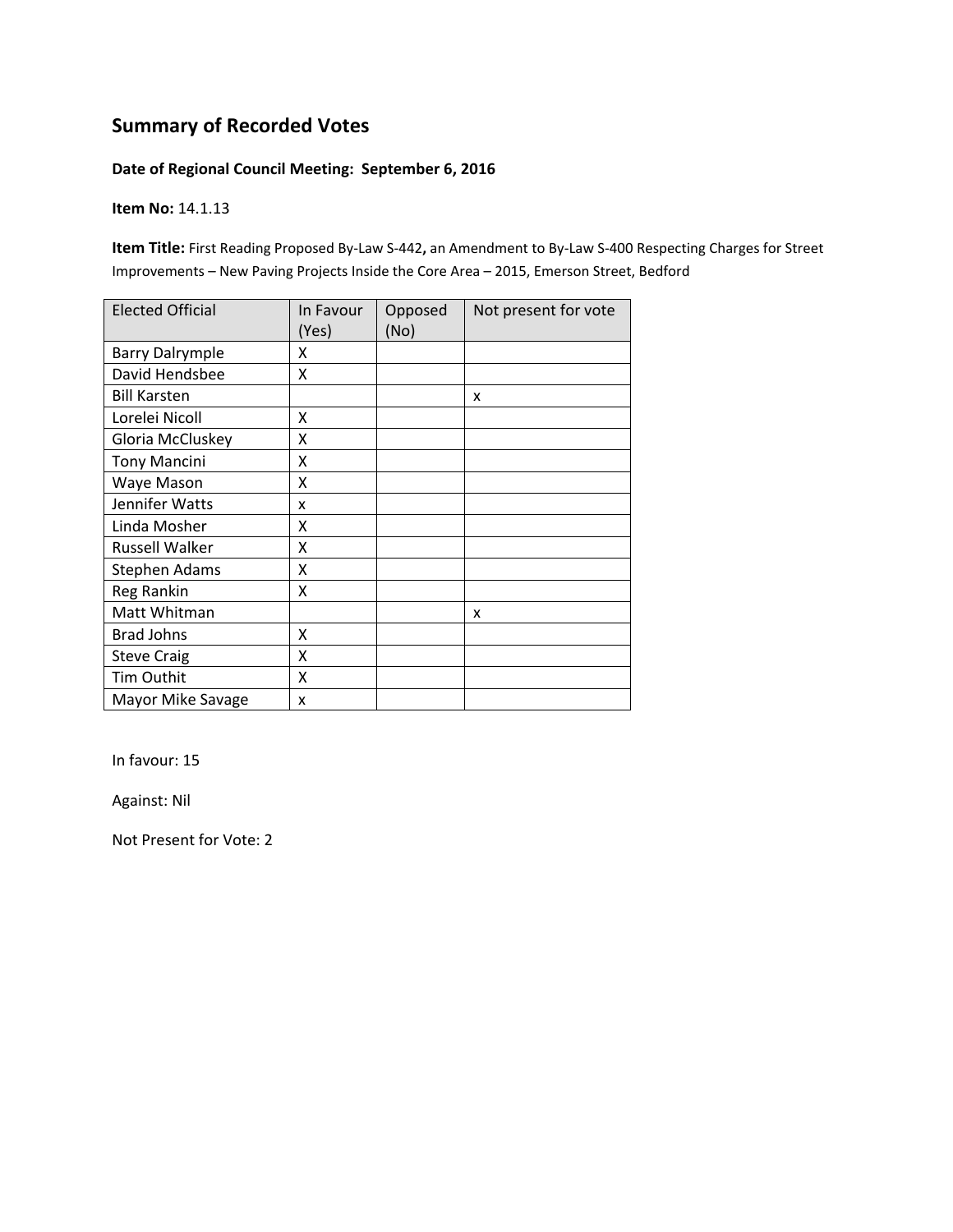#### **Date of Regional Council Meeting: September 6, 2016**

#### **Item No:** 14.1.14

**Item Title:** First Reading Proposed By‐Law S‐443, an Amendment to By‐Law S‐400 Respecting Charges for Street Improvements – New Paving Projects outside the Core Area – 2015, Crouchers Point Road, Glen Haven

| <b>Elected Official</b> | In Favour<br>(Yes) | Opposed<br>(No) | Not present for vote |
|-------------------------|--------------------|-----------------|----------------------|
| <b>Barry Dalrymple</b>  | x                  |                 |                      |
| David Hendsbee          | x                  |                 |                      |
| <b>Bill Karsten</b>     |                    |                 | X                    |
| Lorelei Nicoll          | Χ                  |                 |                      |
| Gloria McCluskey        | X                  |                 |                      |
| <b>Tony Mancini</b>     | Χ                  |                 |                      |
| Waye Mason              | Χ                  |                 |                      |
| Jennifer Watts          | x                  |                 |                      |
| Linda Mosher            | X                  |                 |                      |
| <b>Russell Walker</b>   | Χ                  |                 |                      |
| <b>Stephen Adams</b>    | Χ                  |                 |                      |
| Reg Rankin              | Χ                  |                 |                      |
| Matt Whitman            |                    |                 | x                    |
| <b>Brad Johns</b>       | X                  |                 |                      |
| <b>Steve Craig</b>      | X                  |                 |                      |
| Tim Outhit              | X                  |                 |                      |
| Mayor Mike Savage       | x                  |                 |                      |

In favour: 15

Against: Nil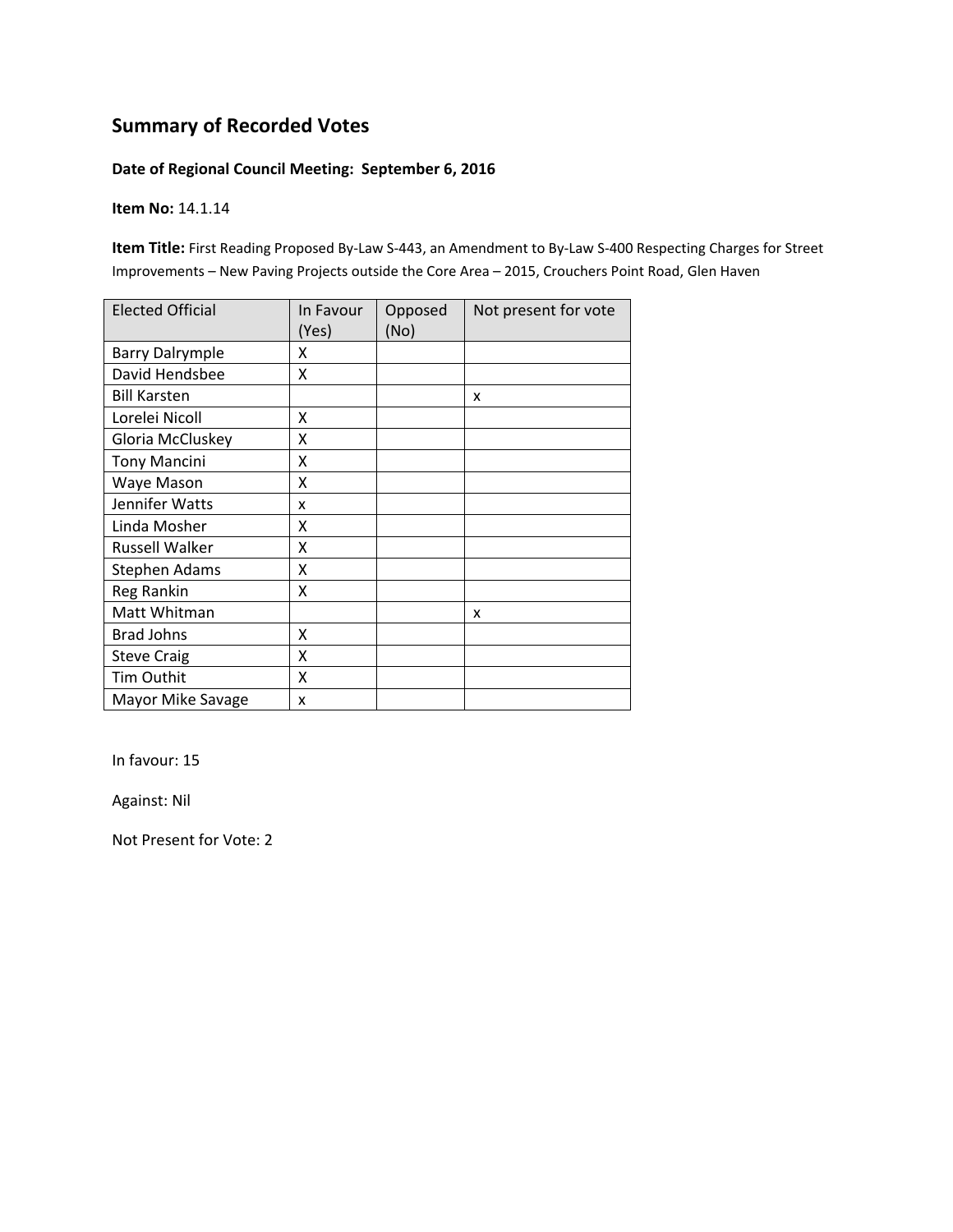## **Date of Regional Council Meeting: September 6, 2016**

**Item No:** 14.1.15

**Item Title:** Navigator Program

| <b>Elected Official</b> | In Favour<br>(Yes) | Opposed<br>(No) | Not present for vote |
|-------------------------|--------------------|-----------------|----------------------|
| <b>Barry Dalrymple</b>  | x                  |                 |                      |
| David Hendsbee          | X                  |                 |                      |
| <b>Bill Karsten</b>     |                    |                 | X                    |
| Lorelei Nicoll          | X                  |                 |                      |
| Gloria McCluskey        | Χ                  |                 |                      |
| <b>Tony Mancini</b>     | Χ                  |                 |                      |
| Waye Mason              | Χ                  |                 |                      |
| Jennifer Watts          | x                  |                 |                      |
| Linda Mosher            | Χ                  |                 |                      |
| <b>Russell Walker</b>   | x                  |                 |                      |
| <b>Stephen Adams</b>    | Χ                  |                 |                      |
| Reg Rankin              | X                  |                 |                      |
| Matt Whitman            |                    |                 | x                    |
| <b>Brad Johns</b>       | X                  |                 |                      |
| <b>Steve Craig</b>      | Χ                  |                 |                      |
| Tim Outhit              | X                  |                 |                      |
| Mayor Mike Savage       | X                  |                 |                      |

In favour: 15

Against: Nil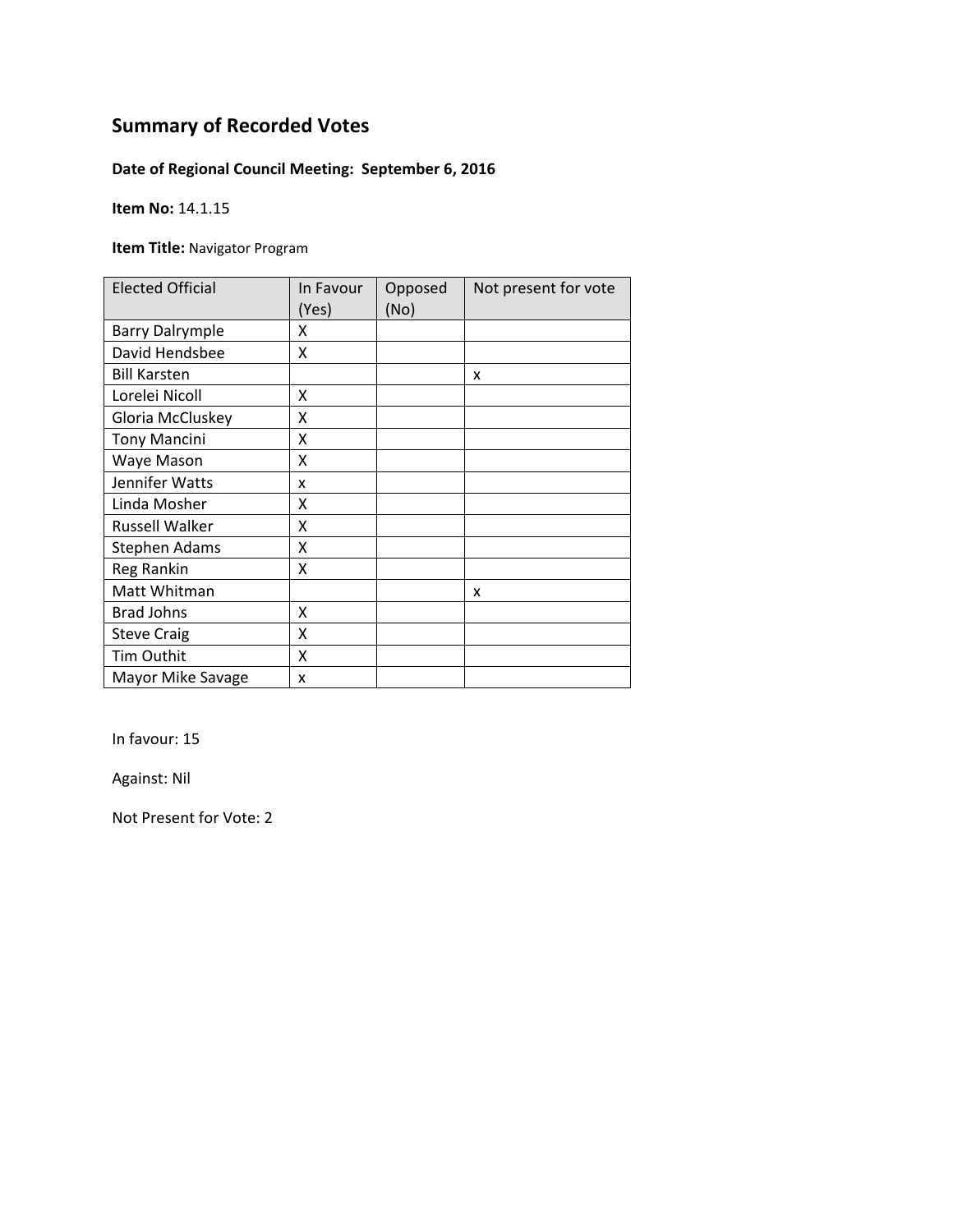## **Date of Regional Council Meeting: September 6, 2016**

**Item No:** 14.1.16

**Item Title:** Request for Installation and Transfer of Ownership of Public Art – Barrington Benches

| <b>Elected Official</b> | In Favour<br>(Yes) | Opposed<br>(No) | Not present for vote |
|-------------------------|--------------------|-----------------|----------------------|
| <b>Barry Dalrymple</b>  | χ                  |                 |                      |
| David Hendsbee          | Χ                  |                 |                      |
| <b>Bill Karsten</b>     | x                  |                 |                      |
| Lorelei Nicoll          | x                  |                 |                      |
| Gloria McCluskey        | Χ                  |                 |                      |
| <b>Tony Mancini</b>     | Χ                  |                 |                      |
| Waye Mason              | Χ                  |                 |                      |
| Jennifer Watts          | x                  |                 |                      |
| Linda Mosher            | χ                  |                 |                      |
| Russell Walker          | X                  |                 |                      |
| <b>Stephen Adams</b>    | X                  |                 |                      |
| Reg Rankin              | Χ                  |                 |                      |
| Matt Whitman            |                    |                 | x                    |
| <b>Brad Johns</b>       | X                  |                 |                      |
| <b>Steve Craig</b>      | X                  |                 |                      |
| Tim Outhit              | X                  |                 |                      |
| Mayor Mike Savage       | X                  |                 |                      |

In favour: 16

Against: Nil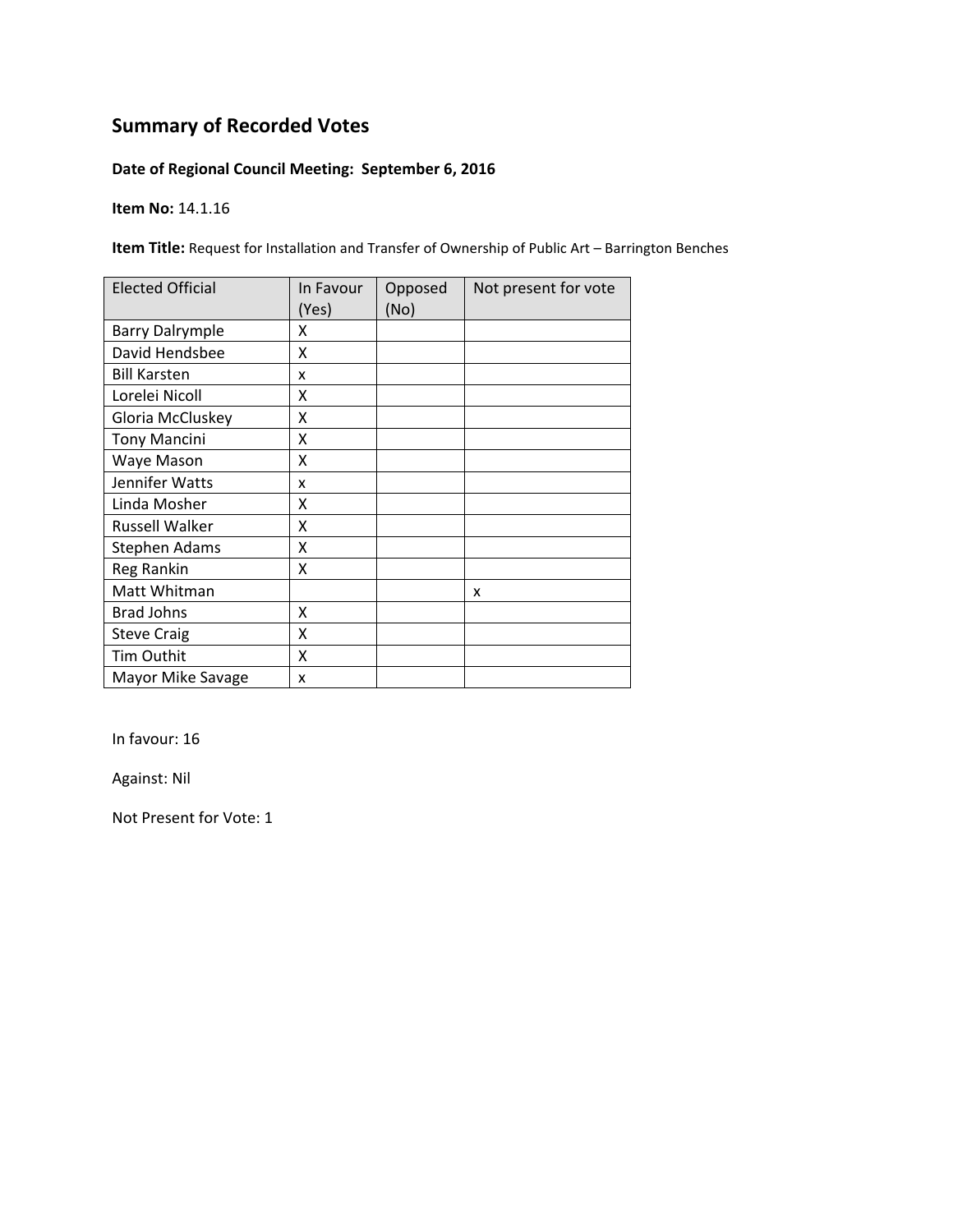## **Date of Regional Council Meeting: September 6, 2016**

**Item No:** 14.2.1

**Item Title:** Funding Request ‐ Neptune Theatre Foundation

| <b>Elected Official</b> | In Favour<br>(Yes) | Opposed<br>(No) | Not present for vote |
|-------------------------|--------------------|-----------------|----------------------|
| <b>Barry Dalrymple</b>  | x                  |                 |                      |
| David Hendsbee          | X                  |                 |                      |
| <b>Bill Karsten</b>     | x                  |                 |                      |
| Lorelei Nicoll          | x                  |                 |                      |
| Gloria McCluskey        | Χ                  |                 |                      |
| <b>Tony Mancini</b>     | Χ                  |                 |                      |
| Waye Mason              | Χ                  |                 |                      |
| Jennifer Watts          | x                  |                 |                      |
| Linda Mosher            | x                  |                 |                      |
| <b>Russell Walker</b>   | χ                  |                 |                      |
| <b>Stephen Adams</b>    | X                  |                 |                      |
| Reg Rankin              | X                  |                 |                      |
| Matt Whitman            |                    |                 | x                    |
| <b>Brad Johns</b>       | X                  |                 |                      |
| <b>Steve Craig</b>      | Χ                  |                 |                      |
| <b>Tim Outhit</b>       | X                  |                 |                      |
| Mayor Mike Savage       | X                  |                 |                      |

In favour: 16

Against: Nil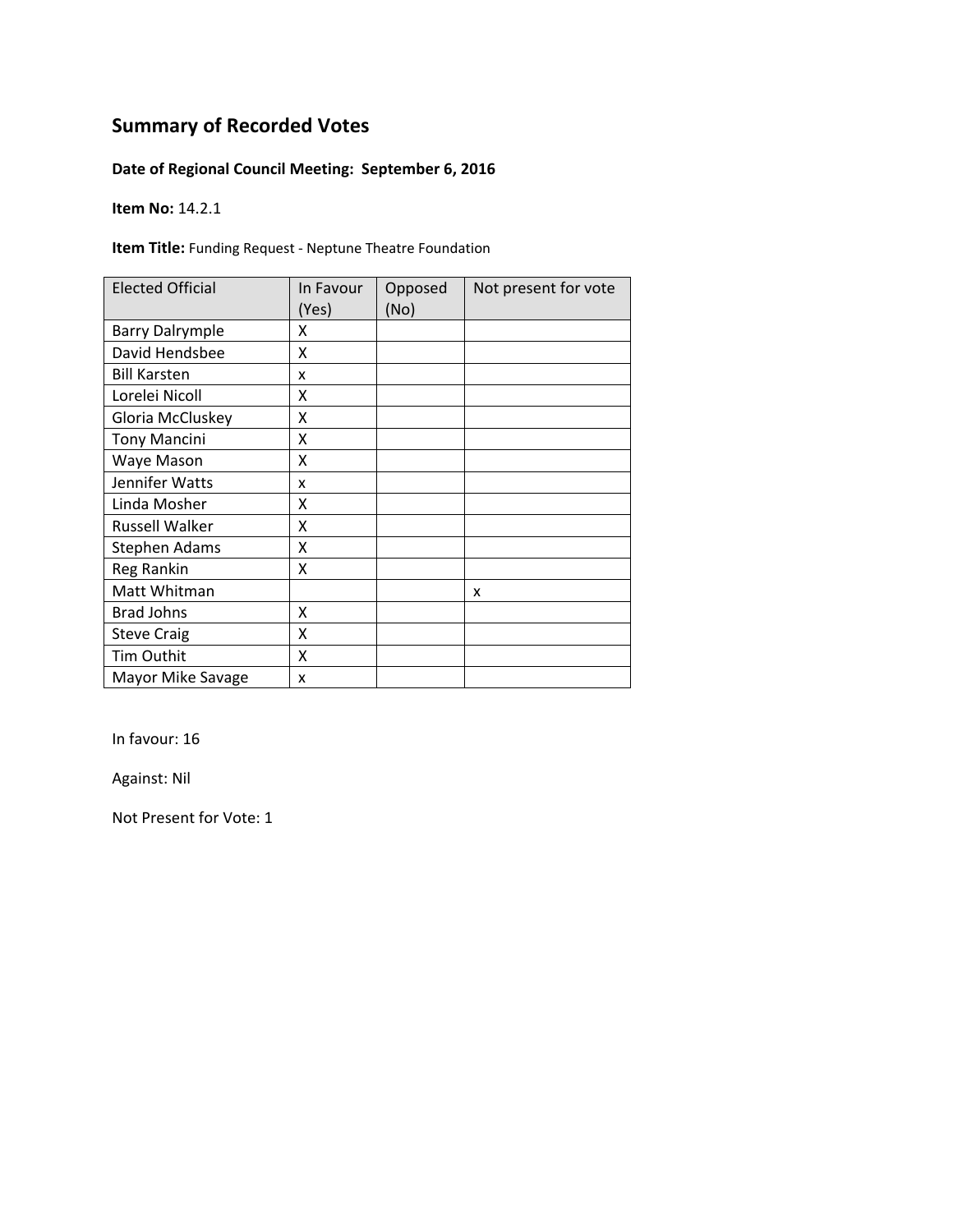## **Date of Regional Council Meeting: September 6, 2016**

**Item No:** 14.2.2

**Item Title:** Charter Amendment to Enable Interim Development Controls

#### *Defeated*

| <b>Elected Official</b> | In Favour<br>(Yes) | Opposed<br>(No) | Not present for vote |
|-------------------------|--------------------|-----------------|----------------------|
| <b>Barry Dalrymple</b>  |                    | X               |                      |
| David Hendsbee          |                    | X               |                      |
| <b>Bill Karsten</b>     |                    |                 | X                    |
| Lorelei Nicoll          | X                  |                 |                      |
| Gloria McCluskey        |                    | x               |                      |
| <b>Tony Mancini</b>     | x                  |                 |                      |
| Waye Mason              | x                  |                 |                      |
| Jennifer Watts          | x                  |                 |                      |
| Linda Mosher            | x                  |                 |                      |
| <b>Russell Walker</b>   |                    | X               |                      |
| <b>Stephen Adams</b>    |                    | X               |                      |
| Reg Rankin              |                    | X               |                      |
| Matt Whitman            |                    |                 | X                    |
| <b>Brad Johns</b>       |                    | X               |                      |
| <b>Steve Craig</b>      | x                  |                 |                      |
| Tim Outhit              | x                  |                 |                      |
| Mayor Mike Savage       |                    | x               |                      |

In favour: 7

Against: 8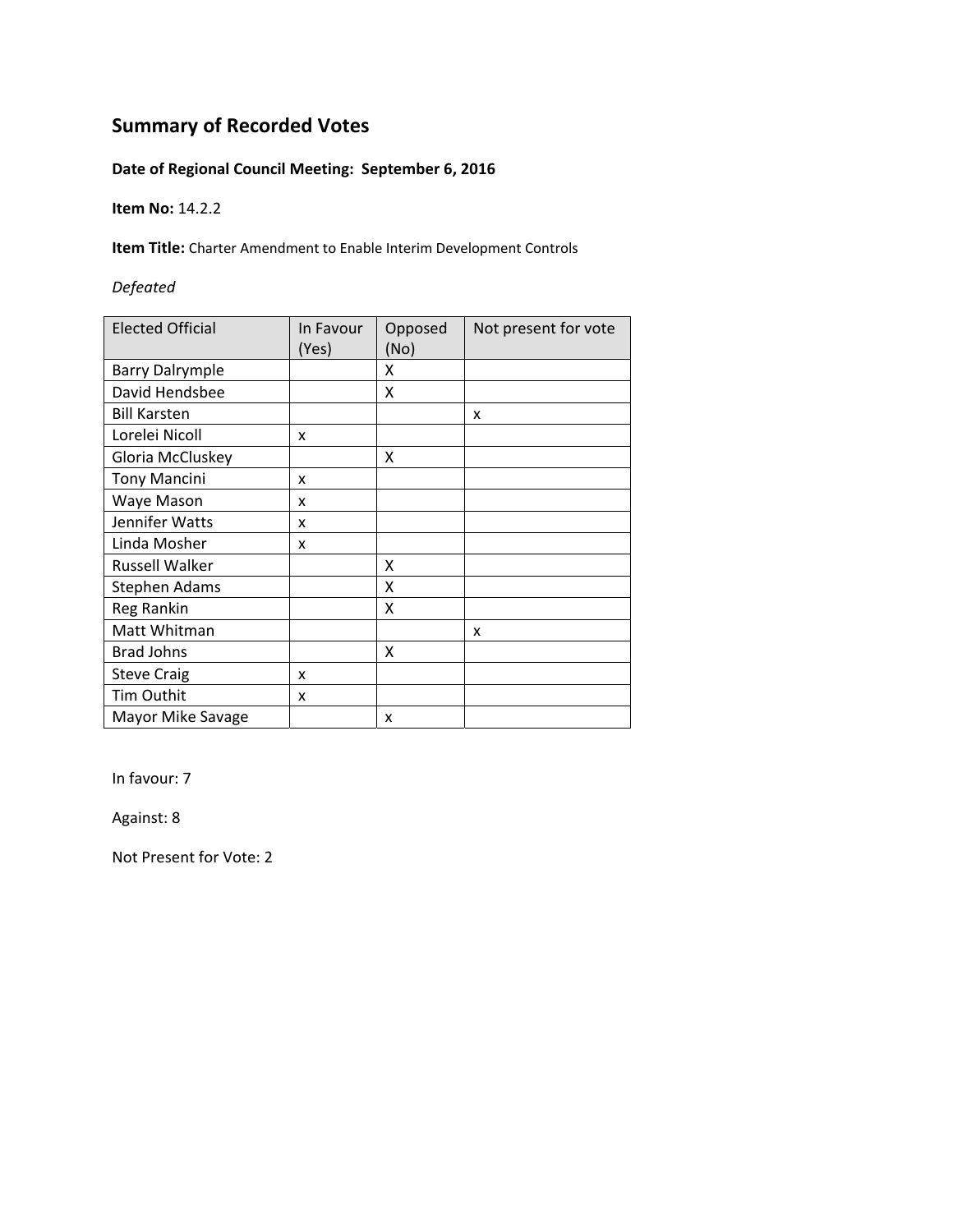## **Date of Regional Council Meeting: September 6, 2016**

**Item No:** 14.2.3

**Item Title:** Bayers Lake Mystery Wall

| <b>Elected Official</b> | In Favour<br>(Yes) | Opposed<br>(No) | Not present for vote |
|-------------------------|--------------------|-----------------|----------------------|
| <b>Barry Dalrymple</b>  | x                  |                 |                      |
| David Hendsbee          | X                  |                 |                      |
| <b>Bill Karsten</b>     |                    |                 | X                    |
| Lorelei Nicoll          | X                  |                 |                      |
| Gloria McCluskey        | Χ                  |                 |                      |
| <b>Tony Mancini</b>     | Χ                  |                 |                      |
| Waye Mason              | Χ                  |                 |                      |
| Jennifer Watts          | Χ                  |                 |                      |
| Linda Mosher            |                    |                 | x                    |
| <b>Russell Walker</b>   | x                  |                 |                      |
| <b>Stephen Adams</b>    | Χ                  |                 |                      |
| Reg Rankin              | X                  |                 |                      |
| Matt Whitman            |                    |                 | x                    |
| <b>Brad Johns</b>       | X                  |                 |                      |
| <b>Steve Craig</b>      | Χ                  |                 |                      |
| Tim Outhit              | X                  |                 |                      |
| Mayor Mike Savage       | X                  |                 |                      |

In favour: 14

Against: Nil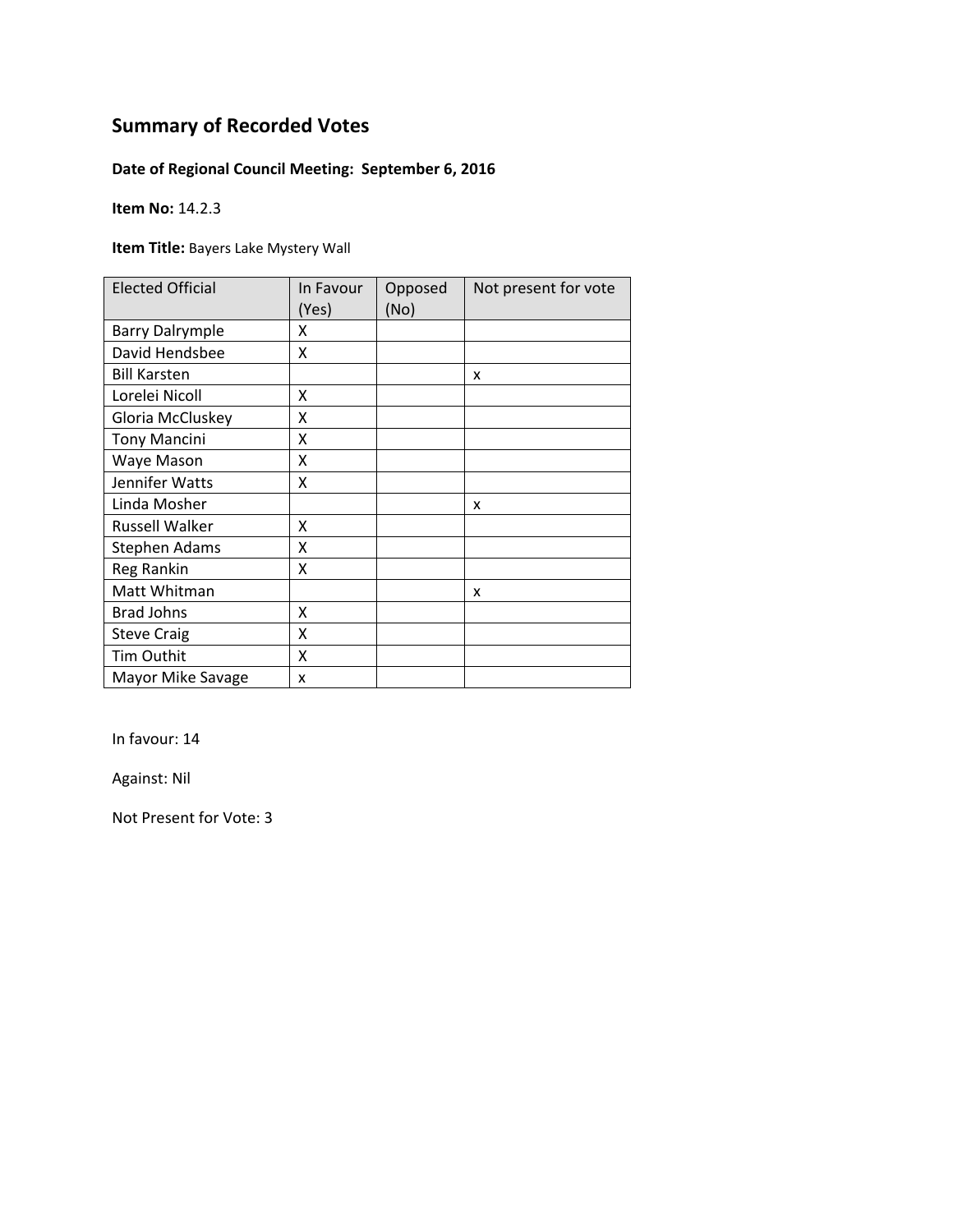## **Date of Regional Council Meeting: September 6, 2016**

**Item No:** 14.2.4

**Item Title:** Halifax Partnership Update and Amended Services Agreement

| <b>Elected Official</b> | In Favour<br>(Yes) | Opposed<br>(No) | Not present for vote |
|-------------------------|--------------------|-----------------|----------------------|
| <b>Barry Dalrymple</b>  | x                  |                 |                      |
| David Hendsbee          | X                  |                 |                      |
| <b>Bill Karsten</b>     |                    |                 | X                    |
| Lorelei Nicoll          | x                  |                 |                      |
| Gloria McCluskey        | X                  |                 |                      |
| <b>Tony Mancini</b>     | Χ                  |                 |                      |
| Waye Mason              | Χ                  |                 |                      |
| Jennifer Watts          | Χ                  |                 |                      |
| Linda Mosher            |                    |                 | x                    |
| Russell Walker          | x                  |                 |                      |
| Stephen Adams           | X                  |                 |                      |
| Reg Rankin              | X                  |                 |                      |
| Matt Whitman            |                    |                 | x                    |
| <b>Brad Johns</b>       | x                  |                 |                      |
| <b>Steve Craig</b>      | X                  |                 |                      |
| Tim Outhit              | X                  |                 |                      |
| Mayor Mike Savage       | x                  |                 |                      |

In favour: 14

Against: Nil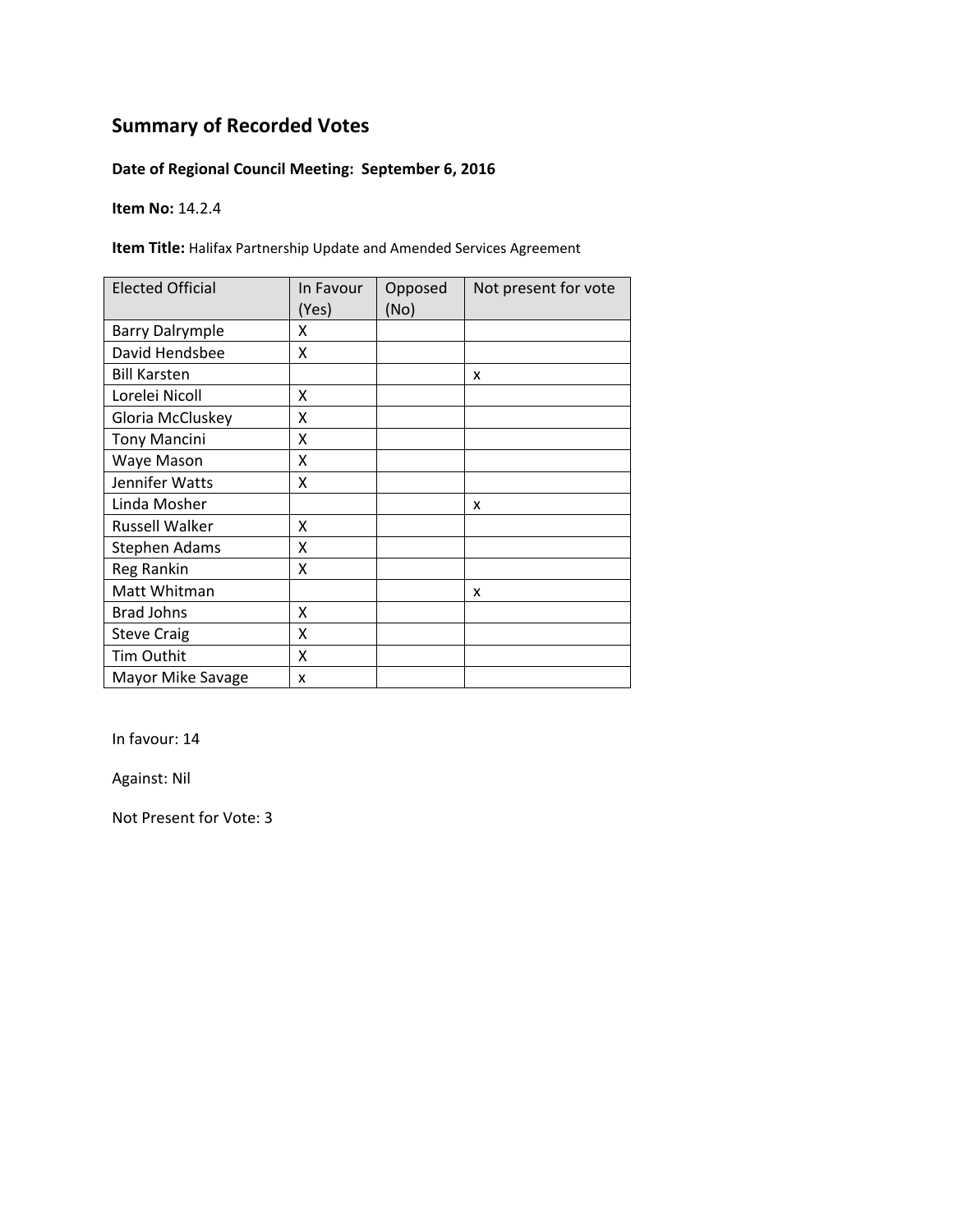## **Date of Regional Council Meeting: September 6, 2016**

**Item No:** 14.3.1

**Item Title:** Port Wallace Secondary Plan Report

| <b>Elected Official</b> | In Favour<br>(Yes) | Opposed<br>(No) | Not present for vote |
|-------------------------|--------------------|-----------------|----------------------|
| <b>Barry Dalrymple</b>  | χ                  |                 |                      |
| David Hendsbee          | x                  |                 |                      |
| <b>Bill Karsten</b>     | x                  |                 |                      |
| Lorelei Nicoll          | x                  |                 |                      |
| Gloria McCluskey        | Χ                  |                 |                      |
| <b>Tony Mancini</b>     | Χ                  |                 |                      |
| Waye Mason              | Χ                  |                 |                      |
| Jennifer Watts          | Χ                  |                 |                      |
| Linda Mosher            | x                  |                 |                      |
| Russell Walker          | χ                  |                 |                      |
| <b>Stephen Adams</b>    | χ                  |                 |                      |
| Reg Rankin              | Χ                  |                 |                      |
| Matt Whitman            |                    |                 | x                    |
| <b>Brad Johns</b>       |                    |                 | x                    |
| <b>Steve Craig</b>      | X                  |                 |                      |
| <b>Tim Outhit</b>       | Χ                  |                 |                      |
| Mayor Mike Savage       | X                  |                 |                      |

In favour: 15

Against: Nil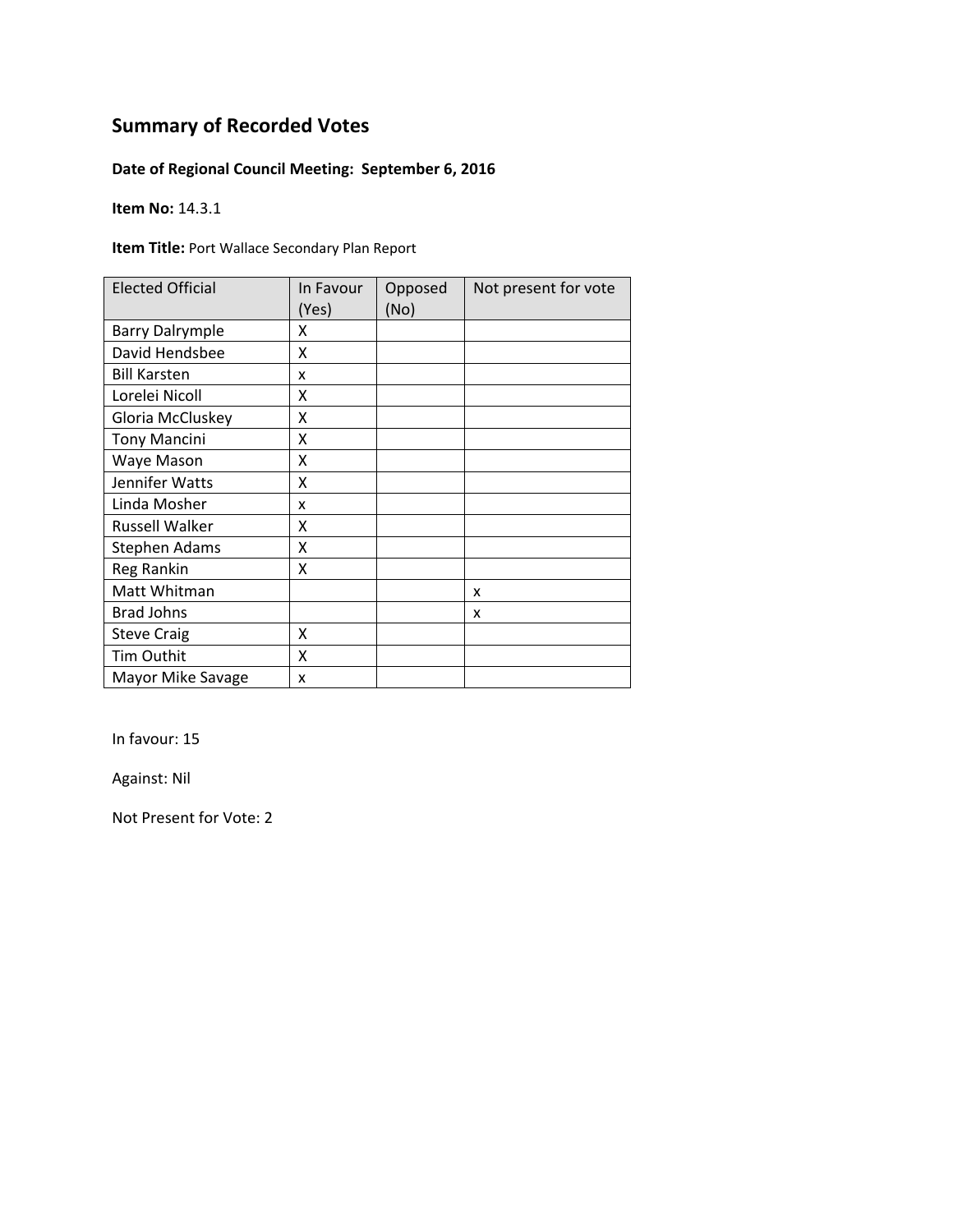## **Date of Regional Council Meeting: September 6, 2016**

**Item No:** 14.4.1

**Item Title:** 825 Young Street

*Defeated*

| <b>Elected Official</b> | In Favour<br>(Yes) | Opposed<br>(No) | Not present for vote |
|-------------------------|--------------------|-----------------|----------------------|
| <b>Barry Dalrymple</b>  |                    | X               |                      |
| David Hendsbee          | x                  |                 |                      |
| <b>Bill Karsten</b>     |                    | x               |                      |
| Lorelei Nicoll          | x                  |                 |                      |
| Gloria McCluskey        |                    | X               |                      |
| <b>Tony Mancini</b>     |                    | X               |                      |
| Waye Mason              | x                  |                 |                      |
| Jennifer Watts          | x                  |                 |                      |
| Linda Mosher            |                    | X               |                      |
| <b>Russell Walker</b>   |                    | X               |                      |
| Stephen Adams           |                    | X               |                      |
| Reg Rankin              |                    | X               |                      |
| Matt Whitman            |                    |                 | x                    |
| <b>Brad Johns</b>       |                    | X               |                      |
| <b>Steve Craig</b>      |                    | x               |                      |
| <b>Tim Outhit</b>       | x                  |                 |                      |
| Mayor Mike Savage       | x                  |                 |                      |

In favour: 6

Against: 10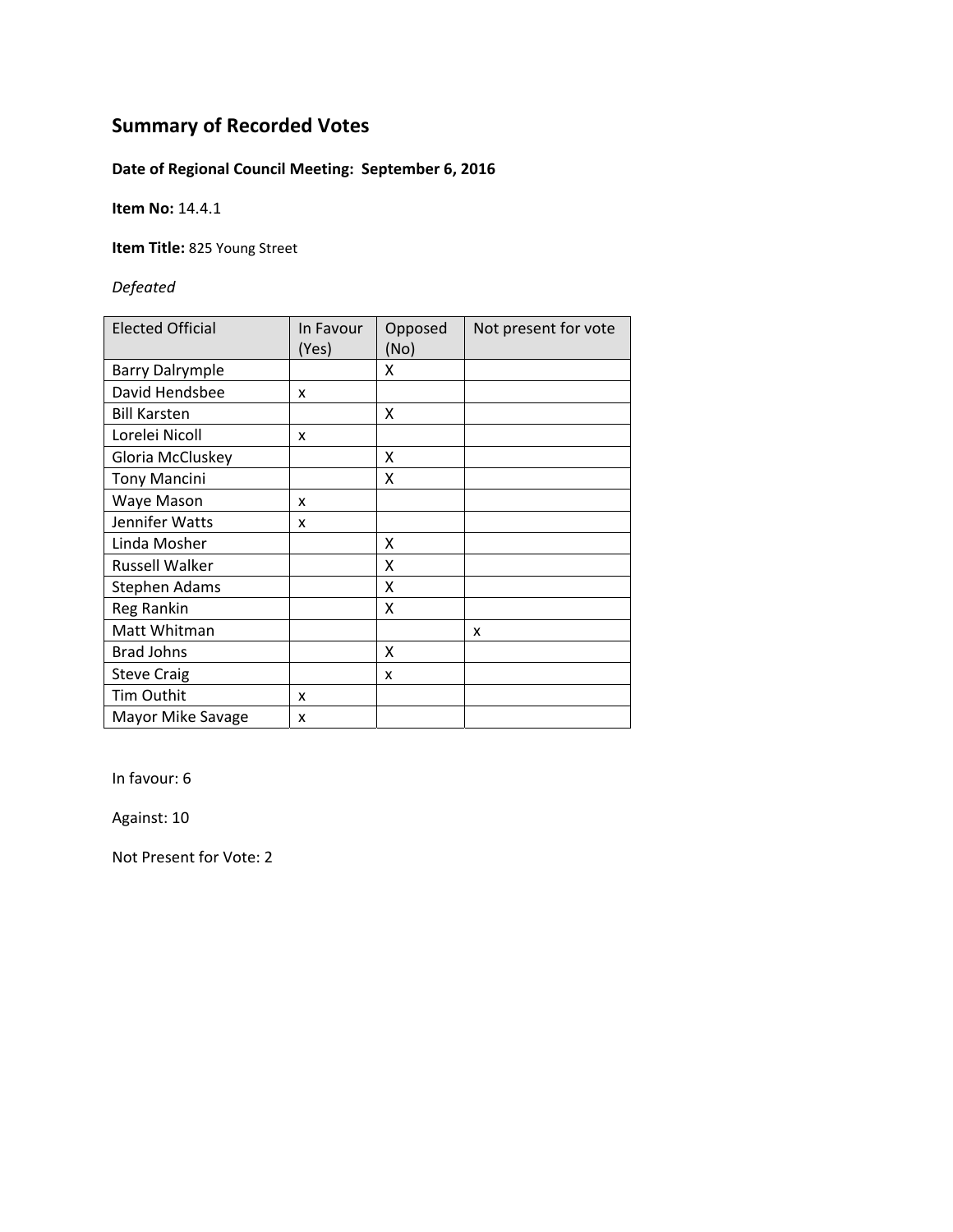## **Date of Regional Council Meeting: September 6, 2016**

**Item No:** 14.5.1

**Item Title:** Parking Lot Reconstruction Maritime Conservatory of Performing Arts and Maritime Muslim Academy

| <b>Elected Official</b> | In Favour<br>(Yes) | Opposed<br>(No) | Not present for vote |
|-------------------------|--------------------|-----------------|----------------------|
| <b>Barry Dalrymple</b>  |                    | x               |                      |
| David Hendsbee          |                    | X               |                      |
| <b>Bill Karsten</b>     | x                  |                 |                      |
| Lorelei Nicoll          | X                  |                 |                      |
| Gloria McCluskey        | Χ                  |                 |                      |
| <b>Tony Mancini</b>     | Χ                  |                 |                      |
| Waye Mason              | Χ                  |                 |                      |
| Jennifer Watts          | x                  |                 |                      |
| Linda Mosher            | X                  |                 |                      |
| Russell Walker          | Χ                  |                 |                      |
| <b>Stephen Adams</b>    | X                  |                 |                      |
| Reg Rankin              | X                  |                 |                      |
| Matt Whitman            |                    |                 | x                    |
| <b>Brad Johns</b>       |                    | x               |                      |
| <b>Steve Craig</b>      | x                  |                 |                      |
| Tim Outhit              | x                  |                 |                      |
| Mayor Mike Savage       | x                  |                 |                      |

In favour: 13

Against: 3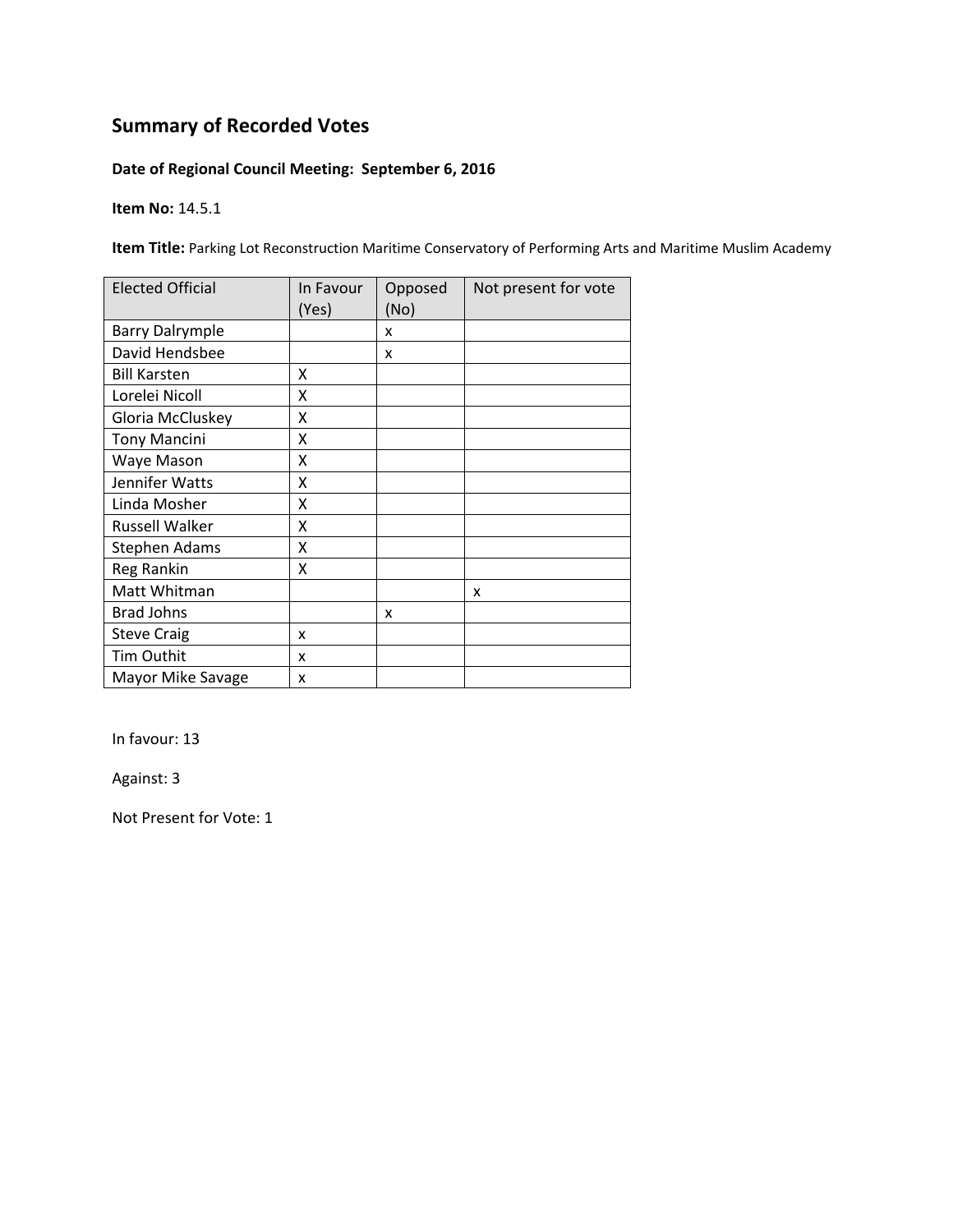## **Date of Regional Council Meeting: September 6, 2016**

**Item No:** 14.5.2

**Item Title:** Plans for New Museum in Dartmouth

| <b>Elected Official</b> | In Favour<br>(Yes) | Opposed<br>(No) | Not present for vote |
|-------------------------|--------------------|-----------------|----------------------|
| <b>Barry Dalrymple</b>  | χ                  |                 |                      |
| David Hendsbee          | X                  |                 |                      |
| <b>Bill Karsten</b>     | X                  |                 |                      |
| Lorelei Nicoll          | χ                  |                 |                      |
| Gloria McCluskey        | Χ                  |                 |                      |
| <b>Tony Mancini</b>     |                    |                 | x                    |
| Waye Mason              | X                  |                 |                      |
| Jennifer Watts          | χ                  |                 |                      |
| Linda Mosher            | Χ                  |                 |                      |
| <b>Russell Walker</b>   | Χ                  |                 |                      |
| <b>Stephen Adams</b>    | χ                  |                 |                      |
| Reg Rankin              |                    |                 | x                    |
| Matt Whitman            |                    |                 | x                    |
| <b>Brad Johns</b>       |                    |                 | x                    |
| <b>Steve Craig</b>      | X                  |                 |                      |
| Tim Outhit              | Χ                  |                 |                      |
| Mayor Mike Savage       | x                  |                 |                      |

In favour: 13

Against: Nil